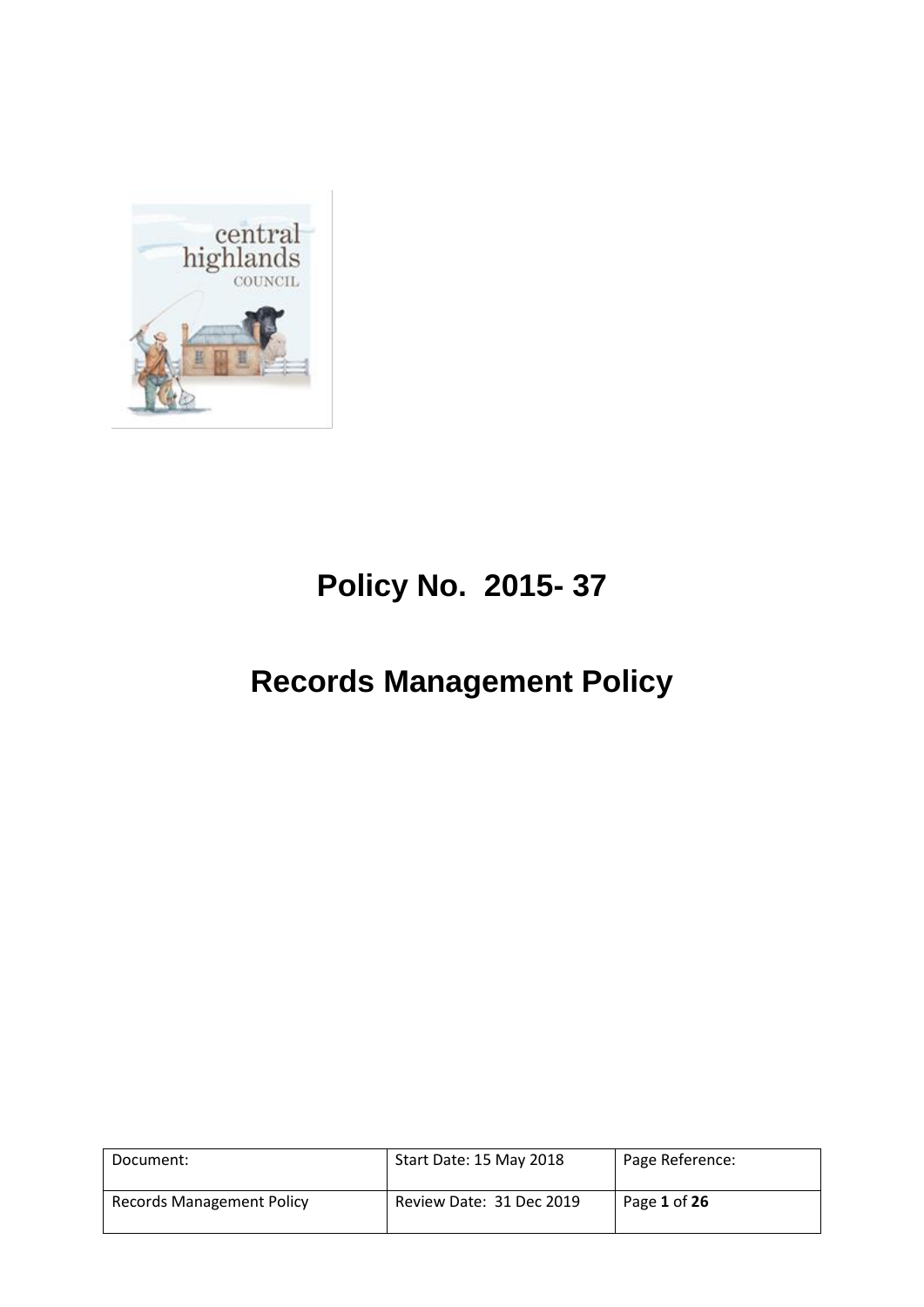# **CONTENTS**

| 1                       |       |  |
|-------------------------|-------|--|
| 2                       |       |  |
|                         | 2.1   |  |
|                         | 2.2   |  |
|                         | 2.3   |  |
|                         | 2.3.1 |  |
|                         | 2.3.2 |  |
|                         | 2.3.3 |  |
|                         | 2.3.4 |  |
|                         | 2.3.5 |  |
| 3                       |       |  |
|                         | 3.1   |  |
|                         | 3.2   |  |
|                         | 3.3   |  |
|                         |       |  |
| $\overline{\mathbf{4}}$ |       |  |
|                         | 4.1   |  |
|                         | 4.2   |  |
|                         | 4.3   |  |
| 5                       |       |  |
|                         | 5.1   |  |
|                         | 5.2   |  |
|                         | 5.3   |  |
|                         | 5.3.1 |  |
|                         | 5.3.2 |  |
|                         | 5.3.3 |  |
|                         | 5.3.4 |  |
|                         | 5.3.5 |  |
|                         | 5.3.6 |  |
| 6                       |       |  |
|                         | 6.1   |  |
|                         | 6.2   |  |
|                         | 6.3   |  |
|                         | 6.3.1 |  |
|                         |       |  |
| 7                       |       |  |
|                         | 7.1   |  |
|                         | 7.2   |  |
|                         | 7.3   |  |
|                         |       |  |
| 8                       |       |  |
|                         | 8.1   |  |
|                         | 8.2   |  |
|                         | 8.3   |  |

| Document:                        | Start Date: 15 May 2018  | Page Reference: |
|----------------------------------|--------------------------|-----------------|
| <b>Records Management Policy</b> | Review Date: 31 Dec 2019 | Page 2 of 26    |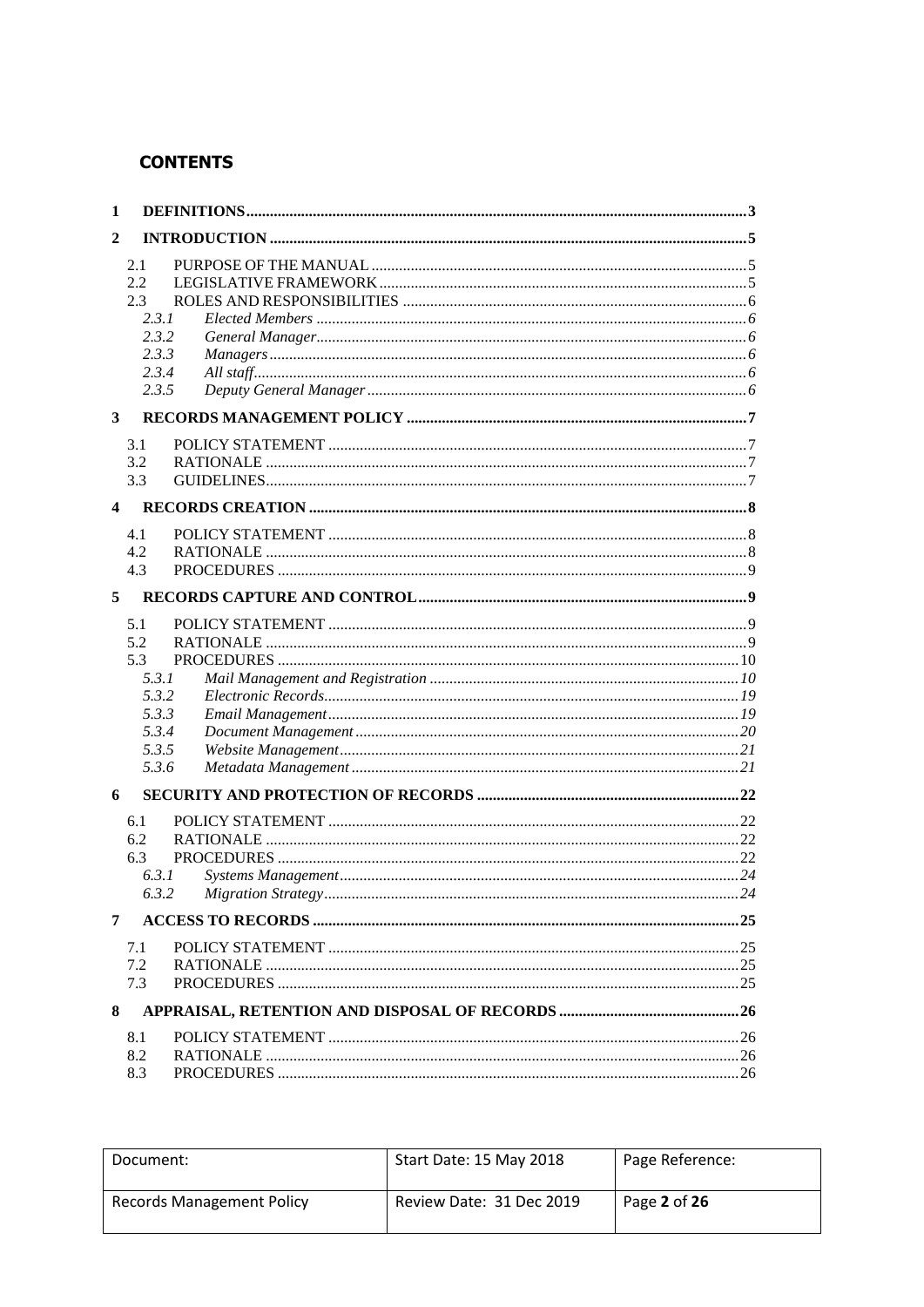#### <span id="page-2-0"></span>**1 DEFINITIONS**

#### **Access**

Right, opportunity, means of finding, using, or retrieving information

#### **Accountability**

Principle - that individuals, organisations, and the community are responsible for their actions and may be required to explain them to others

#### **Action tracking**

Process in which time limits for actions are monitored and imposed upon those conducting the business.

#### **Archival authority**

Agency or programme responsible for selecting, acquiring and preserving archives, making them available, and approving destruction of other records

#### **Classification**

Systematic identification and arrangement of business activities and/or records into categories according to logically structure conventions, methods, and procedural rules represented in a classification system.

#### **Conversion**

Process of changing records from one medium to another or from one format to another.

#### **Destruction**

Process of eliminating or deleting records, beyond any possible reconstruction.

#### **Disposition**

Range of processes associated with implementing records retention, destruction or transfer decisions which are document in disposition or other instruments

#### **Indexing**

Process of establishing access points to facilitate retrieval of records and/or information.

#### **Metadata**

Data describing context, content and structure of records and their management through time.

#### **Migration**

Act of moving records from one system to another, while maintaining the records' authenticity, integrity, reliability and useability.

#### **Preservation**

Processes and operations involved in ensuring the technical and intellectual survival of authentic records through time.

| Document:                        | Start Date: 15 May 2018  | Page Reference:     |
|----------------------------------|--------------------------|---------------------|
| <b>Records Management Policy</b> | Review Date: 31 Dec 2019 | Page <b>3</b> of 26 |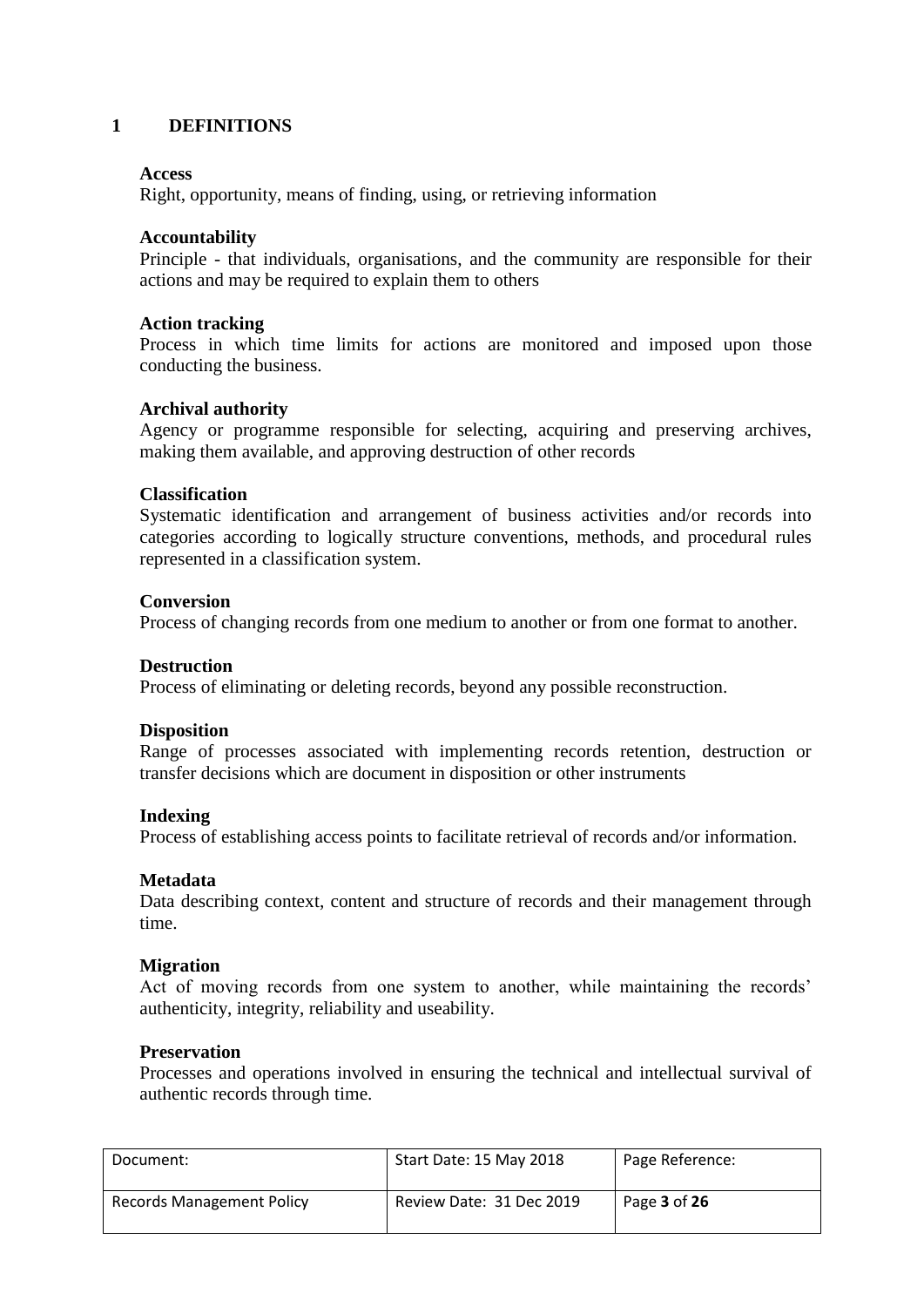#### **Records**

Information created, received, and maintained as evidence and information by an organisation or person, in pursuance of legal obligations or in the transaction of business.

#### **Records Management**

Field of management responsible for the efficient and systematic control of the creation, receipt, maintenance, use and disposition of records, including processes for capturing and maintaining evidence of information about business activities and transactions in the form of records.

#### **Records Systems**

Information system which captures, manages and provides access to records through time.

#### **Registration**

Act of giving a record a unique identified on its entry into a system

#### **Tracking**

Creating, capturing and maintaining information about the movement and use of records

#### **Transfer**

Change of custody, ownership and/or responsibility for records. Moving records from one location to another.

#### **Permanent Records**

Are those that will be transferred to the Tasmanian Archive and Heritage Office to be retained as State Archives.

#### **Temporary Records**

Are those that can be destroyed under the authority of the Schedule (Disposal Schedule for functional records of Local Government DA No 2200 amended 10/06/2014) after a minimum retention period, or once certain requirements have been met.

#### **Ephemeral Records**

Documents that have no lasting value to the organisation. They include (but are not limited to) copies of documents, company brochures, drafts, or information produced by other businesses (price lists). Messages may also be considered ephemeral, and may not need to be recorded into Council's record system.

#### **Preservation of Records**

Section 10 (1) (a) of the *Archives Act 1983* requires agencies to preserve records until they are dealt with under the Act. This places a statutory obligation on agencies to ensure that all records, regardless of format, remain accessible while they are in the custody of the agency.

| Document:                        | Start Date: 15 May 2018  | Page Reference: |
|----------------------------------|--------------------------|-----------------|
| <b>Records Management Policy</b> | Review Date: 31 Dec 2019 | Page 4 of 26    |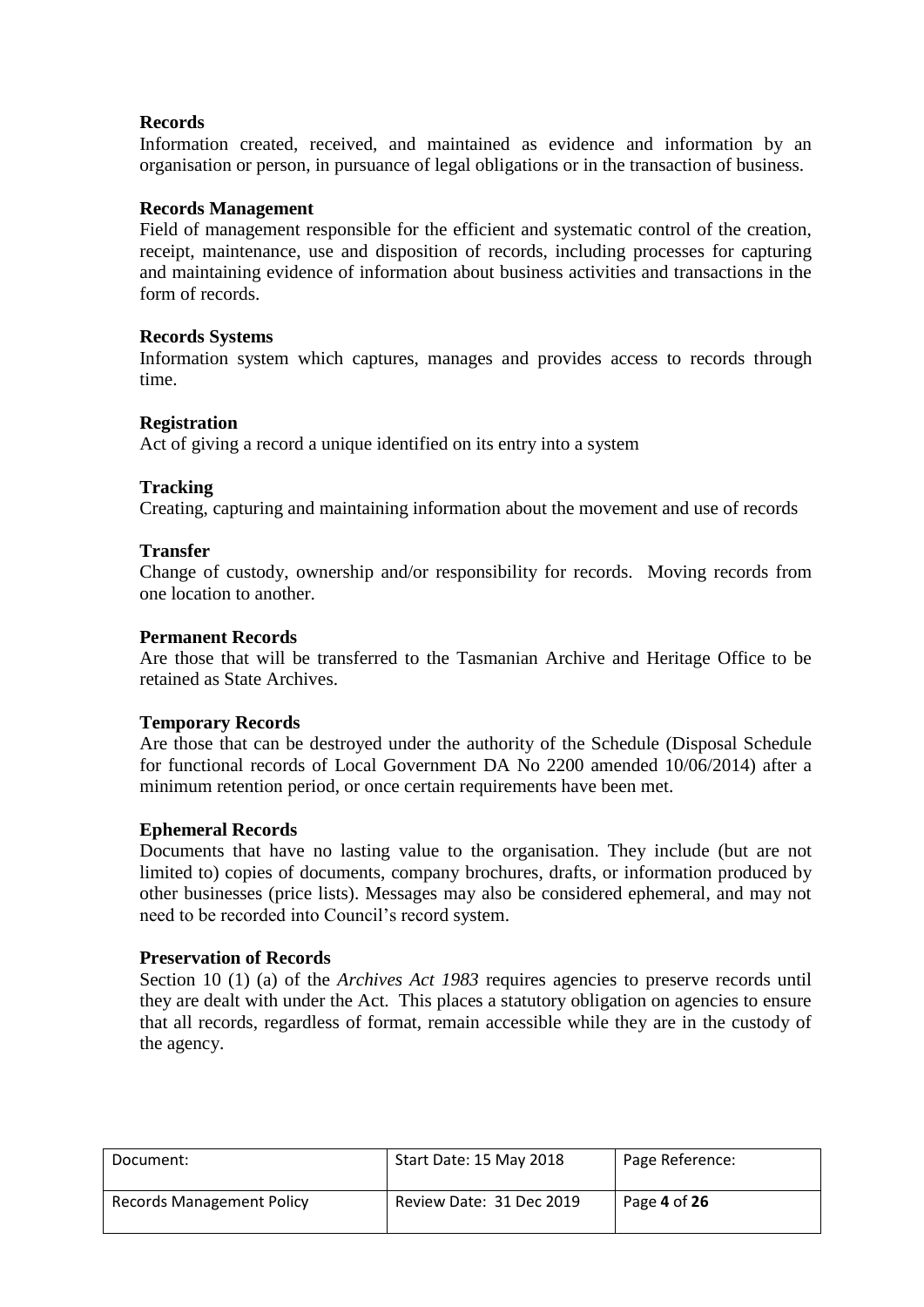# <span id="page-4-0"></span>**2 INTRODUCTION**

The Central Highlands Council's Records Management Policy has been produced to provide a practical guide for staff involved in the creation, management and/or use of corporate records. This includes all staff engaged in activities directly associated with the business of the Central Highlands Council regardless of whether they are permanent employees or employed through a contract arrangement.

The information resources of an organisation, particularly corporate information, are one of its most valuable assets. Proper information management provides the level of transparency and accountability demanded by its key stakeholders.

# **Reference should also be made to 2015-01 Records Management Procedures.**

# <span id="page-4-1"></span>**2.1 PURPOSE OF THE MANUAL**

The purpose of this manual is to describe:

- the responsibilities of all staff in relation to records management activities;
- the statutory requirements governing records management practices;
- policy statements enabling the Central Highlands Council to comply with statutory requirements; and
- **•** procedures to be followed in fulfilment of each policy.

# <span id="page-4-2"></span>**2.2 LEGISLATIVE FRAMEWORK**

There are various legislative requirements for managing government records in Tasmania. The primary legislation relating to the keeping of public records is the *Archives Act 1983*, which compels each state and local government agency to have in place a comprehensive record keeping framework that covers the management of records from their inception through to their final archiving or destruction.

Under the *Archives Act 1983* s3, a *government record* is defined as

"means a document, or an object, in any form (including any electronic form) that is, or has been, kept by reason of":

- (a) any information or matter that it contains or that can be obtained from it; or
- (b) its connection with any event, person, circumstance or thing.

It is the responsibility of all employees and contractors to ensure that they create and maintain government records in accordance with the Central Highlands Council Record Policy. Failure to comply with this requirement is deemed to be an offence and could attract a penalty.

Some other examples of legislation that impacts upon records management include:

*Criminal Code 1914*

| Document:                 | Start Date: 15 May 2018  | Page Reference: |
|---------------------------|--------------------------|-----------------|
| Records Management Policy | Review Date: 31 Dec 2019 | Page 5 of 26    |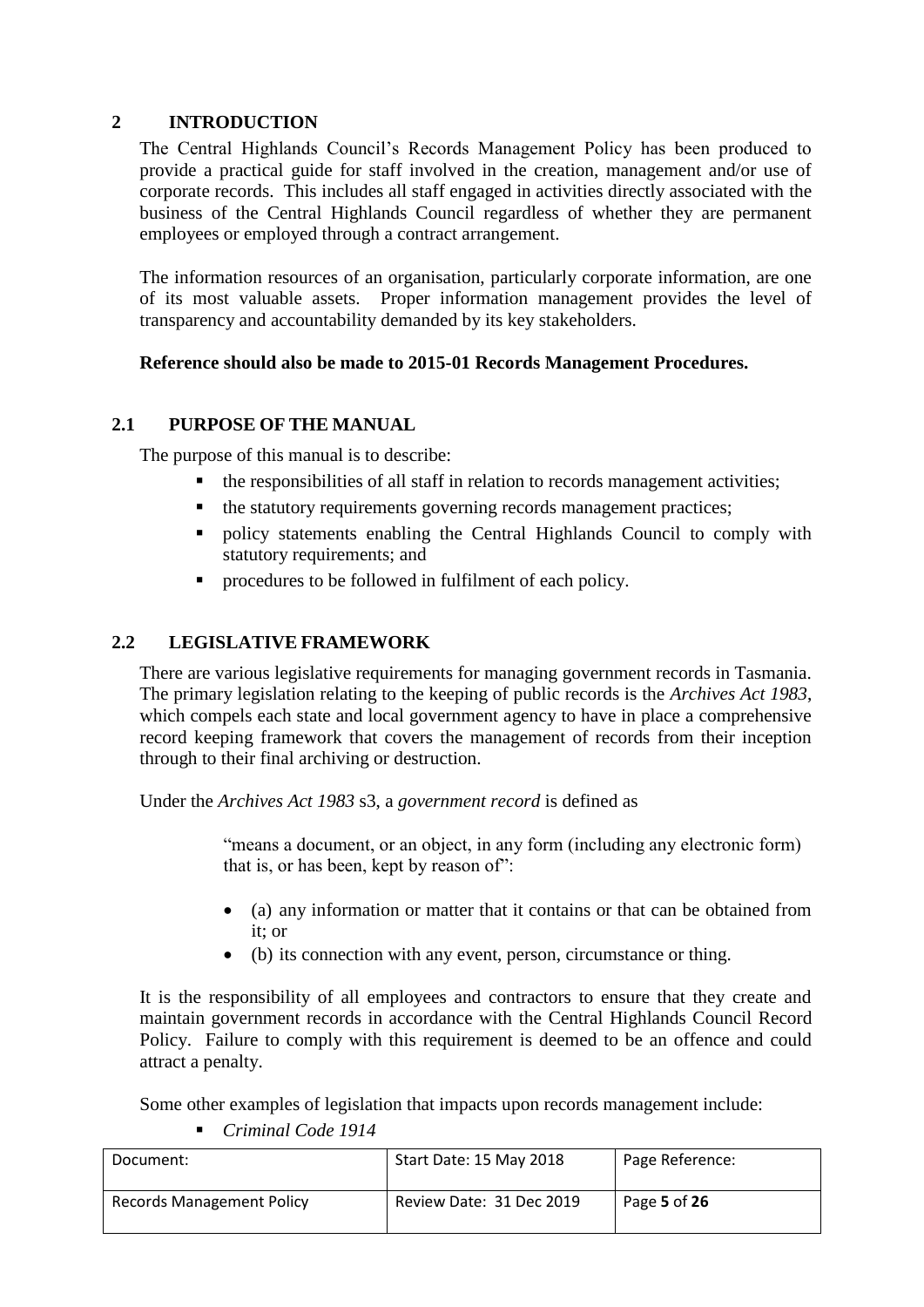- *Electronic Transactions Act 2000 (Tas)*
- *Evidence Act 2001 (Tas)*
- *Audit Act 2008*
- *Right to Information Act 2009 (Tas)*
- *Limitation Act 1974 (Tas)*

# <span id="page-5-0"></span>**2.3 ROLES AND RESPONSIBILITIES**

# <span id="page-5-1"></span>**2.3.1 Elected Members**

All elected members are to create and maintain records relating to their role as a Councillor of the Central Highlands Council in a manner commensurate with legislation and State policies and procedures for the management of records. Party political and personal records of Councillors are exempt.

# <span id="page-5-2"></span>**2.3.2 General Manager**

The General Manager is required under the *Archives Act 1983* to ensure that there is a system for the maintenance and management of records that is compliant with records management legislation and State guidelines and procedures. The General Manager is also required under the Act to ensure that no records are destroyed or disposed of except in accordance with an approved retention and disposal schedule.

# <span id="page-5-3"></span>**2.3.3 Managers**

All managers are to ensure that officers are aware of and comply with records management policy and procedures.

# <span id="page-5-4"></span>**2.3.4 All staff**

All staff will create and retain records relating to the business activities they perform. They are required to:

- make records to document and support business activities and decisions;
- ensure that records are captured and registered into the records management system; and
- **Exercise 1** ensure that records are secure at all times.

Officers must not:

- destroy, delete or alter records without proper authority;
- **remove official records from the Central Highlands Council without** permission; or
- lose, misuse or pass records to an unauthorised person.

# <span id="page-5-5"></span>**2.3.5 Deputy General Manager**

The Deputy General Manager is responsible for:

- ensuring that the records of the Central Highlands Council comply with the legal and professional obligations.
- ensuring that policies are implemented within the department; and

| Document:                        | Start Date: 15 May 2018  | Page Reference: |
|----------------------------------|--------------------------|-----------------|
| <b>Records Management Policy</b> | Review Date: 31 Dec 2019 | Page 6 of 26    |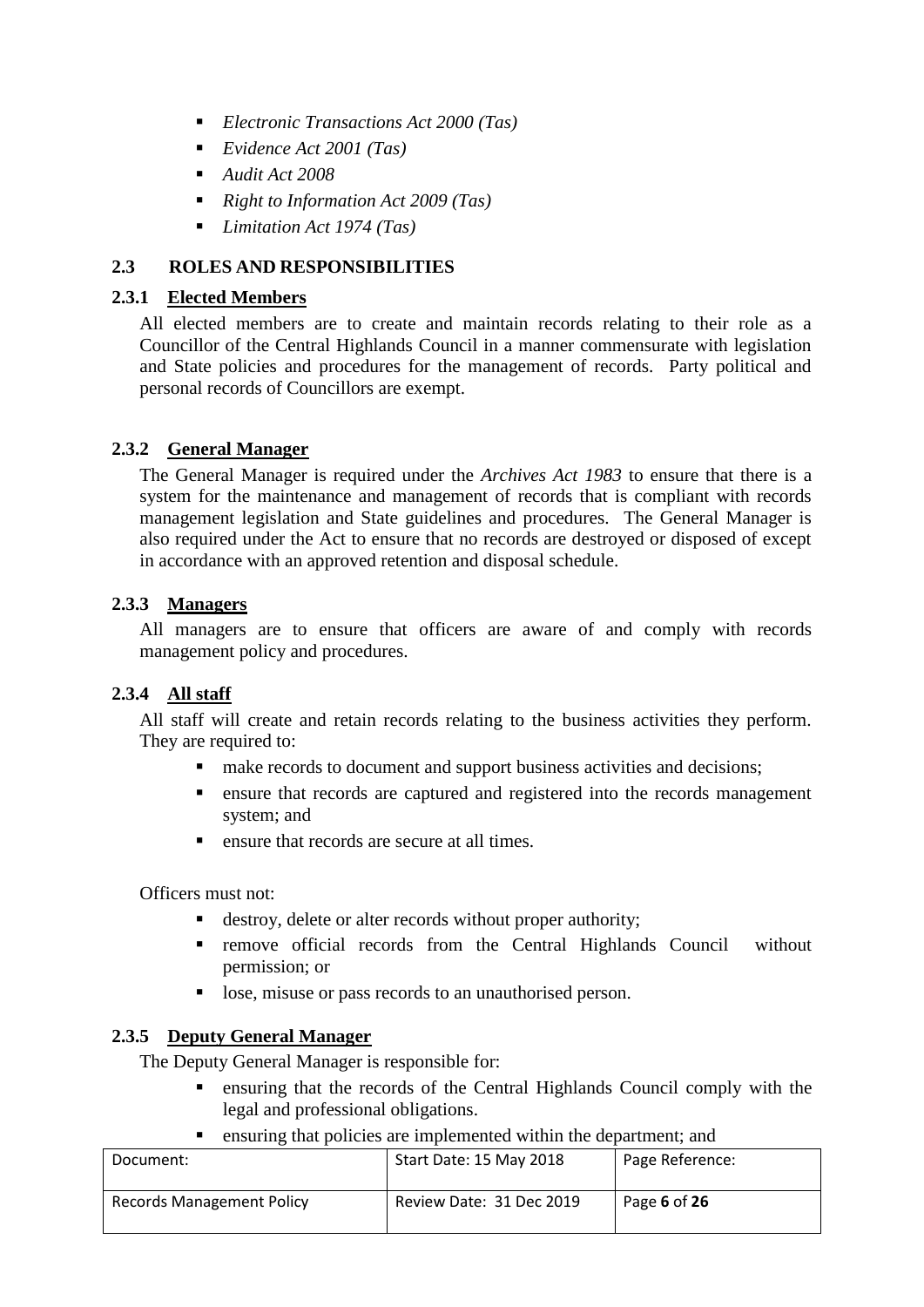ensuring that staff are supported in terms of training and development in adhering to Records Management Policy and procedures.

# <span id="page-6-0"></span>**3 RECORDS MANAGEMENT POLICY**

#### <span id="page-6-1"></span>**3.1 POLICY STATEMENT**

The Central Highlands Council is committed to making and keeping full and accurate records of its business transactions and its official activities. Records created and received by Council personnel and contractors, irrespective of format, are to be managed in accordance with the Council's Record Keeping Plan and this Records Management Policy and Procedures Manual. Records will not be destroyed except by reference to the *Disposal Schedule for functional records of Local Government, Disposal Authorisation No. DA2200.*

# <span id="page-6-2"></span>**3.2 RATIONALE**

The *Archives Act 1983* compels each government agency to have in place a comprehensive record keeping framework referred to as a *Record Keeping Plan* that covers the management of *government records* from their inception to through to their final disposition by destruction or archiving.

Under the *Archives Act 1983* s3, a *government record* is defined as

"means a document, or an object, in any form (including any electronic form) that is, or has been, kept by reason of":

- (a) any information or matter that it contains or that can be obtained from it; or
- (b) its connection with any event, person, circumstance or thing.

It is the responsibility of all employees and contractors to ensure that they create and maintain government records in accordance with the Central Highlands Council's Record Management Policy. Failure to comply with this requirement is deemed to be an offence and could attract a penalty.

# <span id="page-6-3"></span>**3.3 GUIDELINES**

The Central Highlands Council has implemented systematic records management policies, procedures and practices to ensure the capture and management of all its records, irrespective of format. All elected members and staff will ensure that full and accurate records are created to reflect business transactions and decisions.

The Central Highlands Council has implemented an electronic Records Management System, InfoXpert. This system centres around a Business Classification Scheme, an index based on Keywords for Councils.

| Document:                        | Start Date: 15 May 2018  | Page Reference: |
|----------------------------------|--------------------------|-----------------|
| <b>Records Management Policy</b> | Review Date: 31 Dec 2019 | Page 7 of 26    |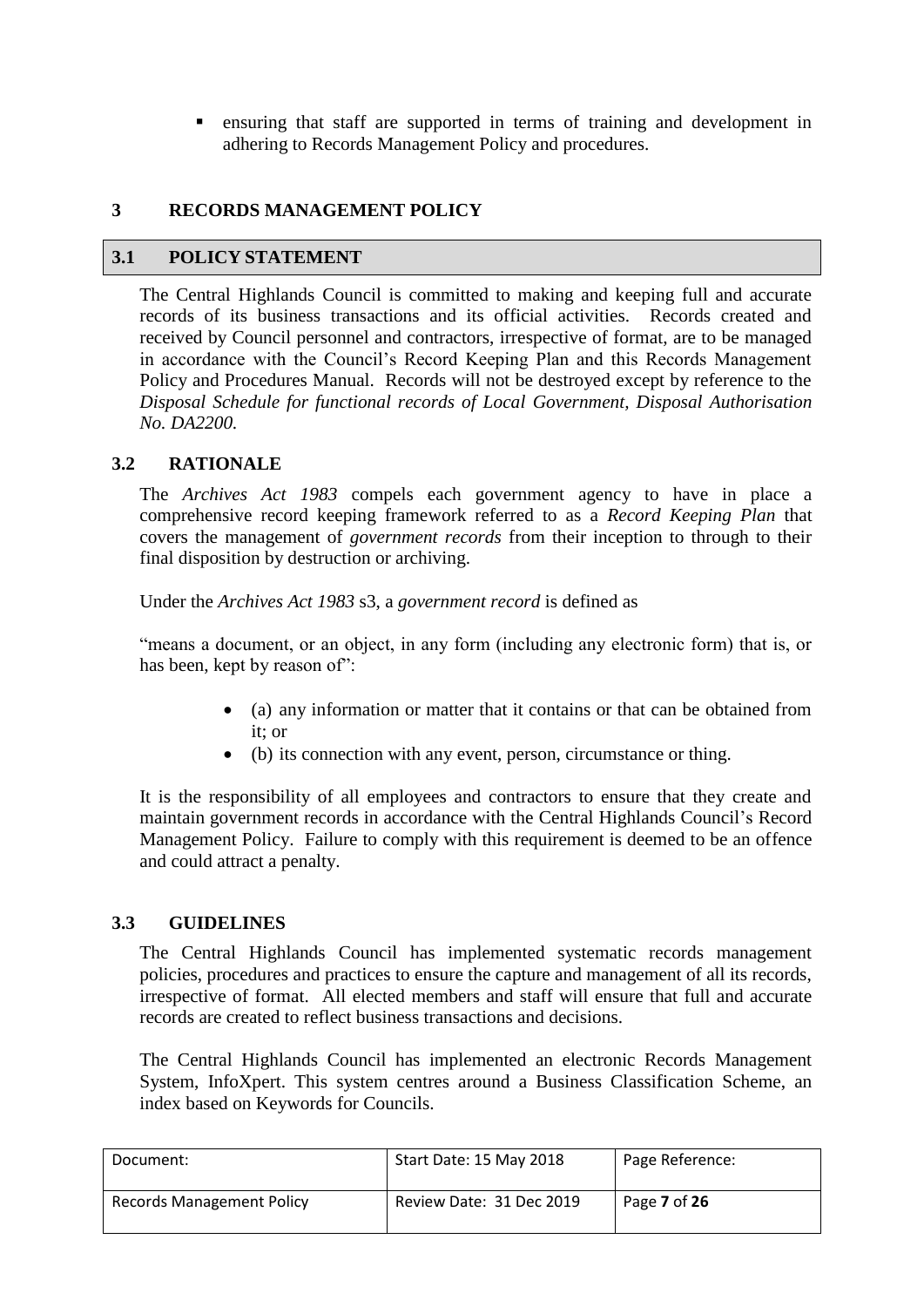It is the responsibility of all staff to ensure that records created or received are properly recorded within the InfoXpert system. This process includes registering hard-copy documents as scanned documents, or recording electronic documents, such as emails, directly into the system.

Corporate records will only be disposed of in accordance with the *Disposal Schedule for functional records of Local Government, Disposal Authorisation No. DA2200.*

#### <span id="page-7-0"></span>**4 RECORDS CREATION**

#### <span id="page-7-1"></span>**4.1 POLICY STATEMENT**

It is the responsibility of all staff to ensure that the business, operational and administrative activities of the Central Highlands Council are appropriately documented and that records are created and maintained in fulfilment of legislative requirements.

#### <span id="page-7-2"></span>**4.2 RATIONALE**

Records should be compliant, adequate, complete, meaningful, comprehensive, accurate, authentic and inviolate. For records to be meaningful, the links between records documenting a sequence of actions should be maintained.

Records are required:

- To provide evidence of a transaction;
- To prove that policies, procedures or guidelines have been followed in arriving at a decision or outcome;
- To enable others to know what action occurred, what was decided, when it occurred, who was involved and the sequence of actions, therefore providing continuity and consistency in administration; and
- To defend against potential claims or future legal actions, for example workers compensation or breach of contract.

Records that must be captured into the official record keeping system include those that show:

- what happened;
- what was decided or recommended;
- what advice or instruction was given;
- when it happened:
- who was involved; or
- $\blacksquare$  the order of events and/or decisions.

| Document:                 | Start Date: 15 May 2018  | Page Reference:     |
|---------------------------|--------------------------|---------------------|
| Records Management Policy | Review Date: 31 Dec 2019 | Page <b>8</b> of 26 |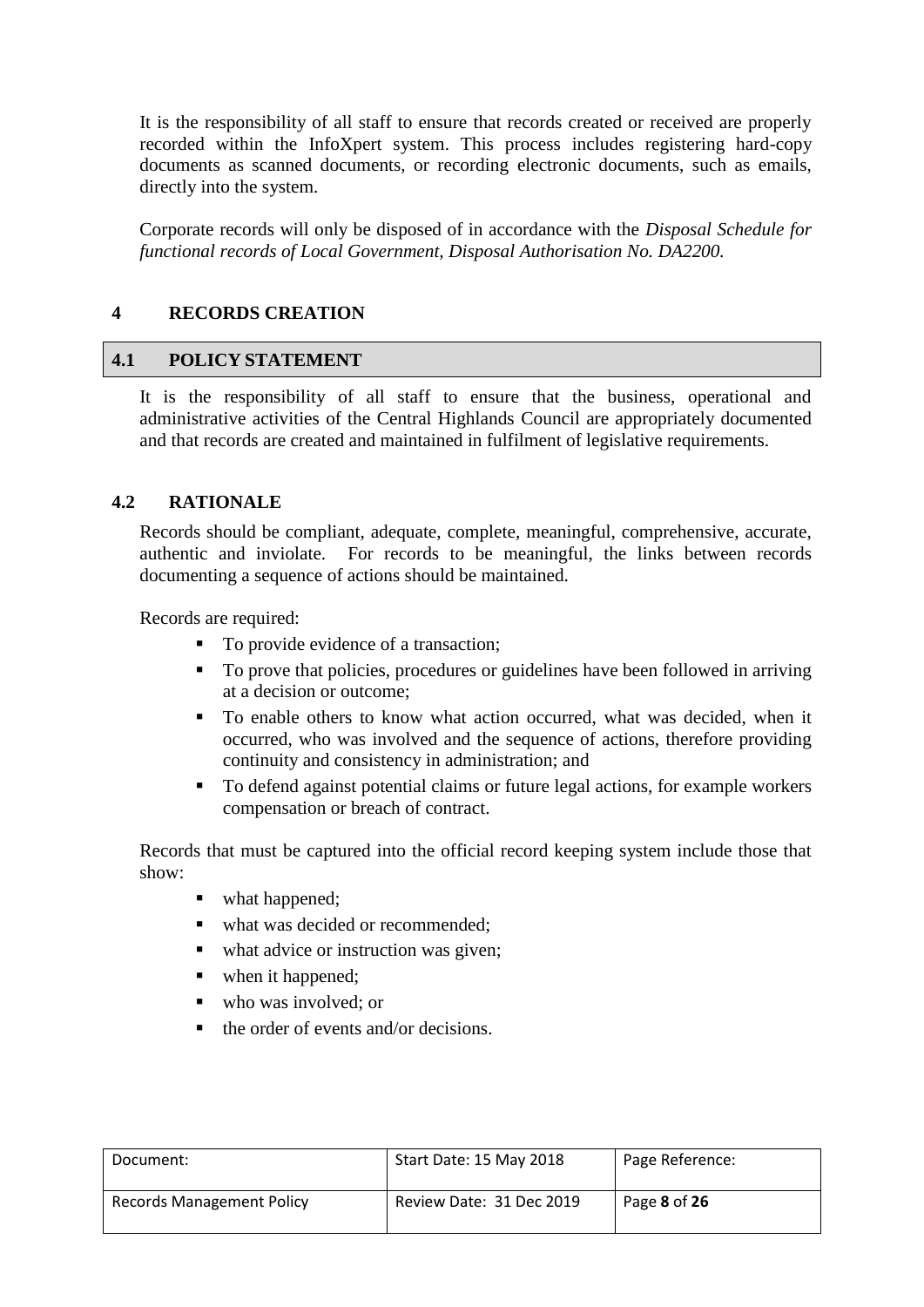# <span id="page-8-0"></span>**4.3 PROCEDURES**

Records may be created and accumulated as part of a business process, for example responding to correspondence, issuing of invoices. In other circumstances, active steps are required to create the record, as is the case with a telephone conversation. Some specific examples are:

#### **Decisions and recommendations**

Any decision impacting on the operations of Central Highlands Council, or for which the organisation may be held accountable, should be adequately documented to show who made the decision and on what basis it was made. This includes the background information and research that led to the decision.

#### **Oral decisions and commitments**

Any decision that is reached, or any commitment or transaction made verbally (i.e. person to person, or via telephone), should be adequately documented.

#### **Meetings**

The Minutes of a meeting are the record of the meeting, and should accurately document decisions made at the meeting. The minutes should include a copy of the agenda and all documents considered at the meeting, decisions taken and any other background papers involved in reaching the decision. This includes external meetings attended by a representative of Central Highlands Council.

#### **Records of Correspondence**

Sending or receiving a memorandum or piece of correspondence internally or externally, by letter, facsimile or electronic mail is a record and should be captured in the records management system.

# <span id="page-8-1"></span>**5 RECORDS CAPTURE AND CONTROL**

# <span id="page-8-2"></span>**5.1 POLICY STATEMENT**

All *government records*, irrespective of format, are to be registered and captured into the Central Highlands Council records systems. All correspondence should be registered within the appropriate folder in the Business Classification Scheme.

# <span id="page-8-3"></span>**5.2 RATIONALE**

To maintain integrity as evidence over time, records should be managed in an official records system, which can maintain and demonstrate the connection between a record and the business it documents. Within the Central Highlands Council, official records systems include paper-based filing systems (soon to be obsolete) and business systems that manage records. Examples include the Microsoft Dynamics Navision Financial system, the PropertyWise Property database, and the InfoXpert Records management system. Capturing records involves registering documents into the appropriate business

| Document:                        | Start Date: 15 May 2018  | Page Reference: |
|----------------------------------|--------------------------|-----------------|
| <b>Records Management Policy</b> | Review Date: 31 Dec 2019 | Page 9 of 26    |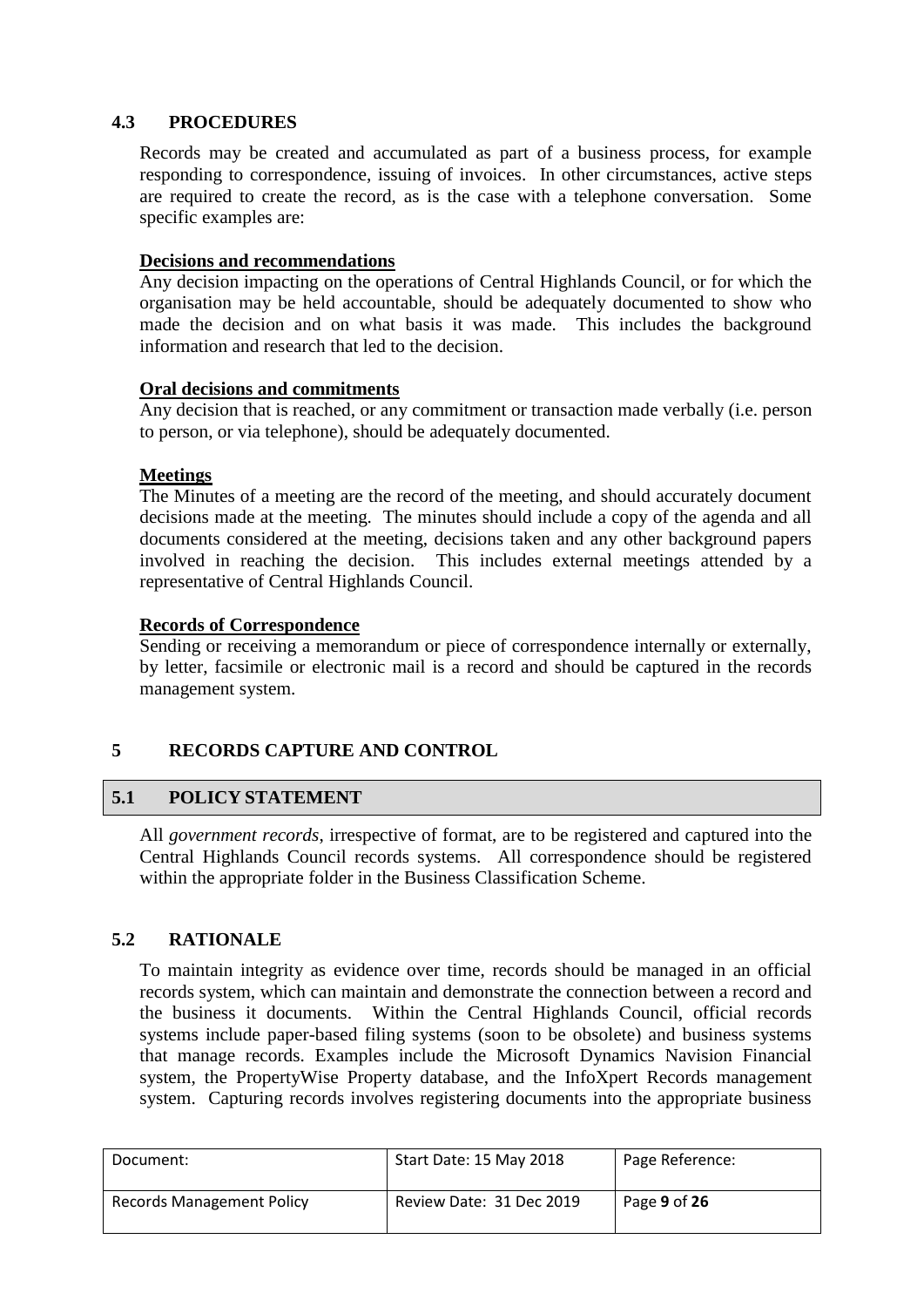classification scheme folder, recognising development applications and filing into a Development Application folder, and using business systems to record transactions.

Records capture and control helps to ensure that records are:

- Accessible to all who require them, subject to any restrictions that may apply;
- Controlled and managed in accordance with policy and procedures;
- Secured against tampering, unauthorised access or unlawful deletion; and
- Disposed of promptly in accordance with legal authority.

# <span id="page-9-0"></span>**5.3 PROCEDURES**

# <span id="page-9-1"></span>**5.3.1 Mail Management and Registration**

For the purposes of this document, "mail" includes the following:

- items distributed from Australia Post;
- $\blacksquare$  items delivered by courier:
- hand delivered items;
- **facsimiles**: and
- electronic mail and attachments.

# **Incoming Mail**

- All incoming mail addressed to the Central Highlands Council, including mail addressed to individuals (unless clearly marked as personal and/or confidential) will be opened. To avoid embarrassment, personal mail should be directed to a private address.
- Mail will be sorted into three groups letters, invoices and cheques.
- When processing incoming mail containing cheques, money or money orders, two staff members should be present if possible. Cheques will be receipted by the Senior Administration Officer.
- All incoming correspondence will be date stamped to validate receipt. Care will be taken not to deface legal documents or papers that may need to be returned to the sender.
- Invoices will be stamped with the invoice stamp, which contains a date stamp.
- Records of a corporate nature received directly by staff via facsimile or electronic mail transmission, through a courier service, or "by hand" (for example at meetings, presentations etc.) will be registered appropriately by the receiver into the records management system.

# **Registration**

- Records will be registered into InfoXpert and given a unique document identification number and brief description.
- The following material is not registered:
	- o promotional and advertising material;

| Document:                        | Start Date: 15 May 2018  | Page Reference: |
|----------------------------------|--------------------------|-----------------|
| <b>Records Management Policy</b> | Review Date: 31 Dec 2019 | Page 10 of 26   |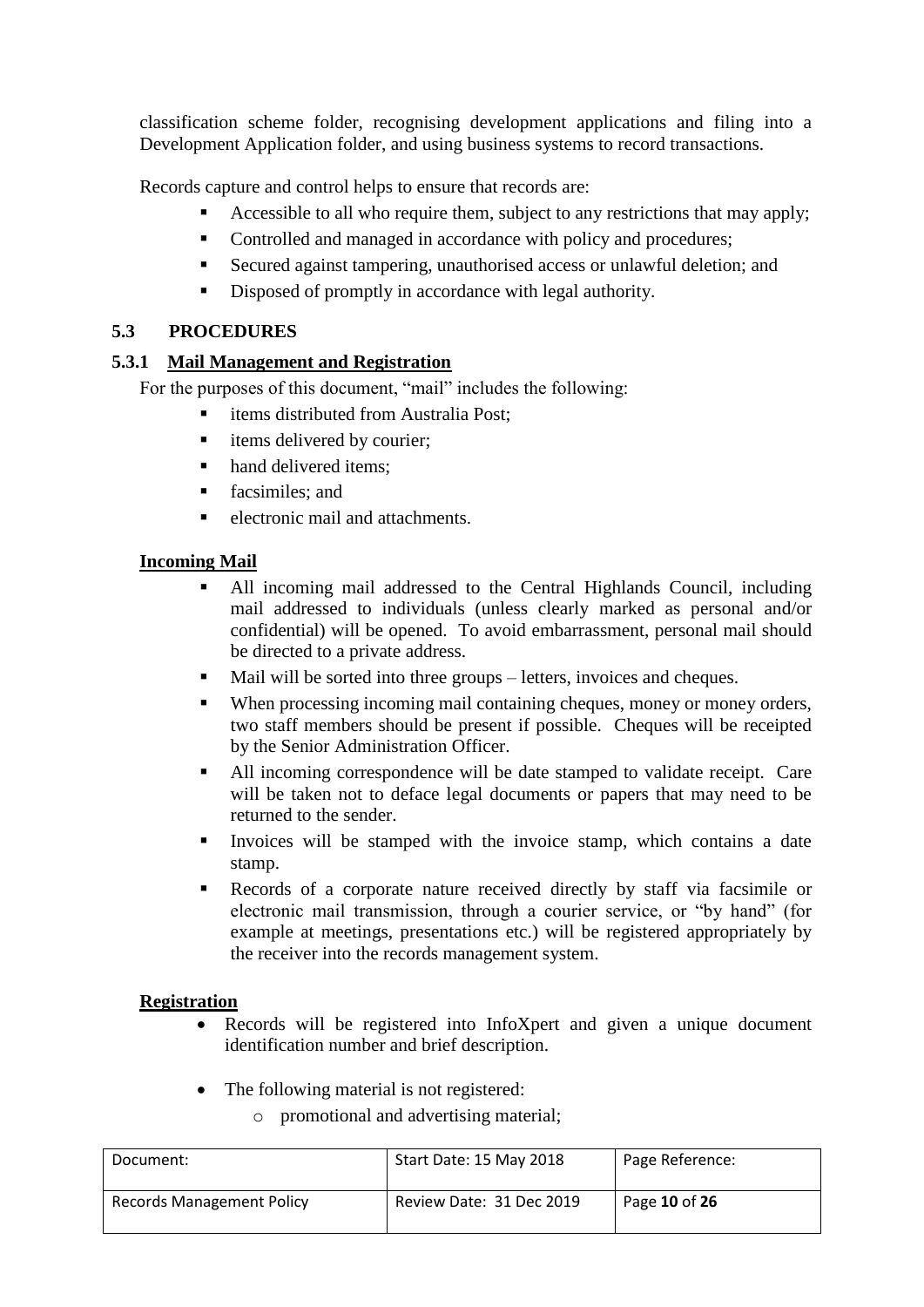- o invitations;
- o newspapers and magazines; and
- o cheques and invoices.
- Registration of the record will link the record to descriptive information about the context of the record, and to related records. The following information will be included as a minimum:
	- o Unique document identifier
	- o Date of receipt
	- o Document name or title (for example, the subject line)
	- o Date of creation
	- o Author
	- o Recipient

The unique document number will be recorded on the original hard copy document (if it is necessary to print a hard copy) and recorded as metadata about registered electronic copy.

#### **Mail Distribution**

All mail is delegated to the officer responsible at the point of registration into InfoXpert. The mail has the relevant document identification number and disposal information recorded on it and filed into day boxes at the Records Officer's workstation. Mail is delegated as follows:

| <b>REQUEST TYPE</b>              | <b>LEAD</b>                 |
|----------------------------------|-----------------------------|
|                                  | <b>OFFICER</b>              |
|                                  |                             |
| Corporate                        |                             |
| Complaints - CC&S Staff          | General Manager             |
| Complaints - Staff - Development | General Manager             |
| Services                         |                             |
| Complaints - Staff - Assets &    | <b>Works &amp; Services</b> |
| Engineering                      | Manager                     |
| Complaints - Policy              | <b>Deputy General</b>       |
|                                  | Manager                     |
| <b>Rates Enquiries</b>           | Senior Admin Officer        |
| <b>Valuation Enquiries</b>       | Senior Admin Officer        |
| <b>Pension Rebates</b>           | Senior Admin Officer        |

| Document:                        | Start Date: 15 May 2018  | Page Reference: |
|----------------------------------|--------------------------|-----------------|
| <b>Records Management Policy</b> | Review Date: 31 Dec 2019 | Page 11 of 26   |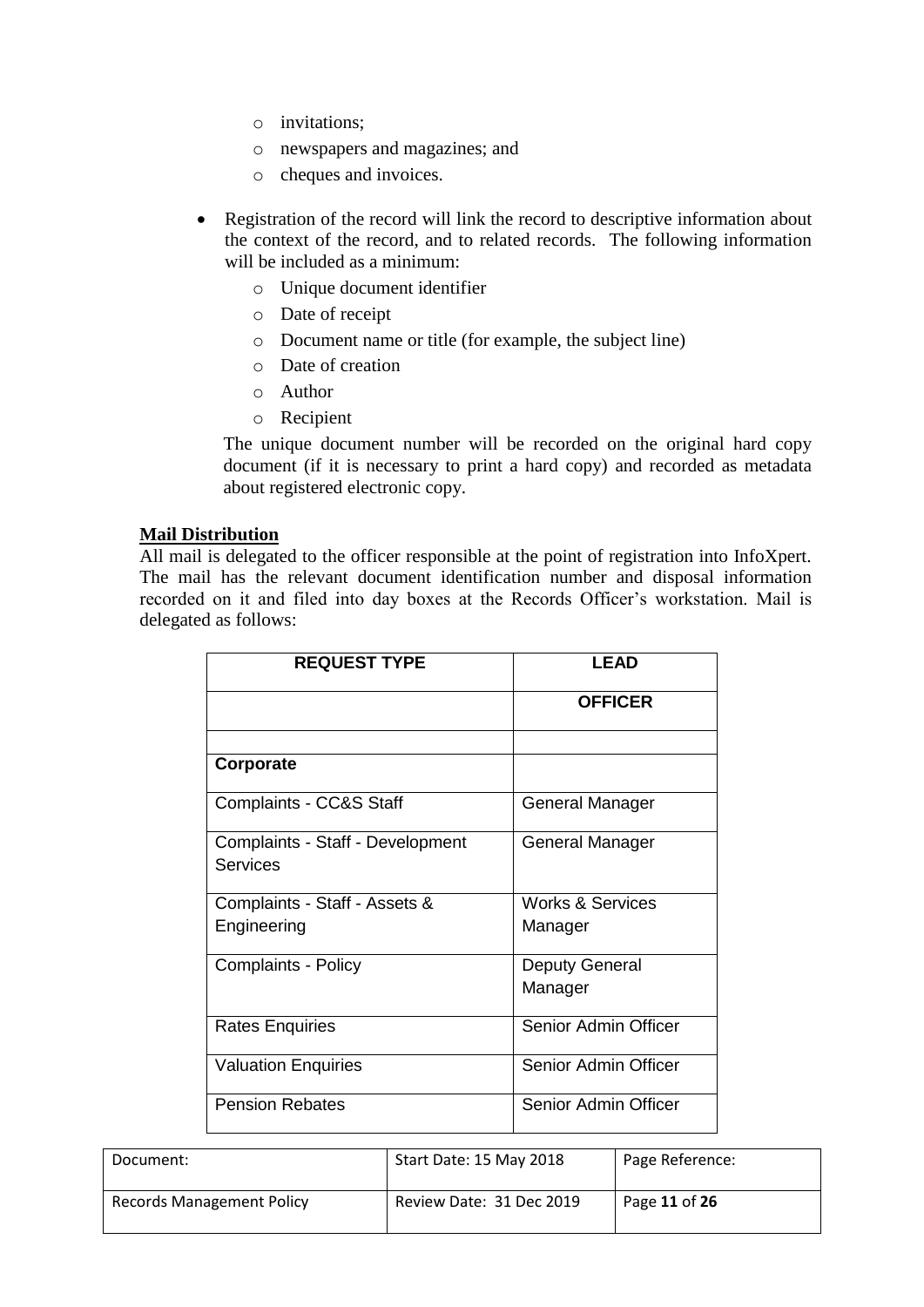| <b>Change of Address</b>                                  | Senior Admin Officer                   |
|-----------------------------------------------------------|----------------------------------------|
| <b>Rates Searches</b>                                     | Senior Admin Officer                   |
| <b>Change of Owners</b>                                   | Senior Admin Officer                   |
| <b>Property Queries</b>                                   | Senior Admin Officer                   |
| <b>Payroll Queries</b>                                    | Senior Admin Officer                   |
| <b>Accounts Payable</b>                                   | Senior Admin Officer                   |
| <b>Accounts Received</b>                                  | Senior Admin Officer                   |
| <b>Public Amenity</b>                                     |                                        |
| Dog Complaints                                            | <b>Animal Control Officer</b>          |
| Livestock                                                 | <b>Animal Control Officer</b>          |
| Fire Hazards (including backyard<br>burning)              | <b>DES Manager</b>                     |
| <b>Abandoned Motor Vehicles</b>                           | <b>Works &amp; Services</b><br>Manager |
| Overgrown Land                                            | <b>DES Manager</b>                     |
| <b>Commercial Water Carters</b>                           | <b>Environmental Health</b><br>Officer |
| <b>Onsite Waste Management Systems</b>                    | <b>Environmental Health</b><br>Officer |
| <b>Public Health Risk Activities (Tattoos</b><br>$etc.$ ) | <b>Environmental Health</b><br>Officer |
| <b>Notifiable Diseases</b>                                | <b>Environmental Health</b><br>Officer |
| Immunisation                                              | <b>Environmental Health</b><br>Officer |
| <b>Noise Complaints</b>                                   |                                        |
| Fowl/Animal                                               | <b>Animal Control Officer</b>          |
| Machinery                                                 | <b>DES Manager</b>                     |

| Document:                        | Start Date: 15 May 2018  | Page Reference: |
|----------------------------------|--------------------------|-----------------|
| <b>Records Management Policy</b> | Review Date: 31 Dec 2019 | Page 12 of 26   |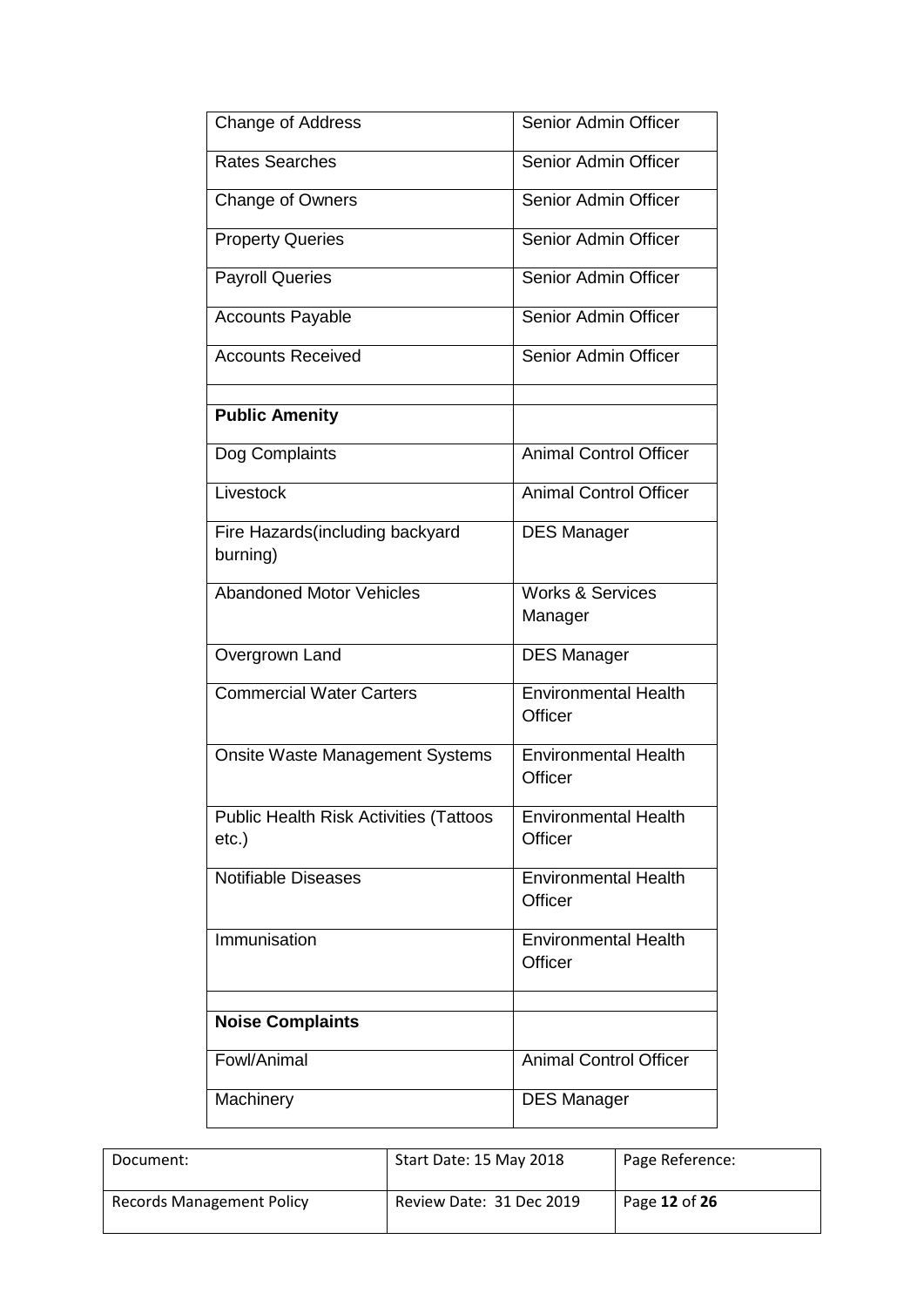|           | <b>Motorbikes</b>                                                                                                                                                               |                          | <b>DES Manager</b>                                                                                                                                                                                |                 |
|-----------|---------------------------------------------------------------------------------------------------------------------------------------------------------------------------------|--------------------------|---------------------------------------------------------------------------------------------------------------------------------------------------------------------------------------------------|-----------------|
|           | Chainsaws etc.                                                                                                                                                                  |                          | <b>DES Manager</b>                                                                                                                                                                                |                 |
|           | <b>Other Complaints</b>                                                                                                                                                         |                          |                                                                                                                                                                                                   |                 |
|           | Odour                                                                                                                                                                           |                          | <b>Environmental Health</b><br>Officer                                                                                                                                                            |                 |
|           | Food                                                                                                                                                                            |                          | <b>Environmental Health</b><br>Officer                                                                                                                                                            |                 |
|           | Air/Dust                                                                                                                                                                        |                          | <b>Environmental Health</b><br>Officer                                                                                                                                                            |                 |
|           | <b>Licence/Permits</b>                                                                                                                                                          |                          |                                                                                                                                                                                                   |                 |
|           | Food (Van/Mobile)                                                                                                                                                               |                          | <b>Environmental Health</b><br>Officer                                                                                                                                                            |                 |
|           | <b>Temporary Food Premises</b>                                                                                                                                                  |                          | <b>Environmental Health</b><br>Officer                                                                                                                                                            |                 |
|           | Food (Premises)                                                                                                                                                                 |                          | <b>Environmental Health</b><br>Officer                                                                                                                                                            |                 |
|           | Place of Assembly<br><b>Trade Waste</b><br>Place of Assembly<br>Temporary Place of Assembly<br>Leases/Licences Council & Crown<br>Land<br><b>Other Requests</b><br>Hire of Park |                          | <b>Environmental Health</b><br>Officer<br><b>Environmental Health</b><br>Officer<br><b>Environmental Health</b><br>Officer<br><b>Environmental Health</b><br>Officer<br>Deputy General<br>Manager |                 |
|           |                                                                                                                                                                                 |                          |                                                                                                                                                                                                   |                 |
|           |                                                                                                                                                                                 |                          |                                                                                                                                                                                                   |                 |
|           |                                                                                                                                                                                 |                          |                                                                                                                                                                                                   |                 |
|           |                                                                                                                                                                                 |                          |                                                                                                                                                                                                   |                 |
|           |                                                                                                                                                                                 |                          |                                                                                                                                                                                                   |                 |
|           |                                                                                                                                                                                 |                          | <b>Admin Officer</b>                                                                                                                                                                              |                 |
|           | Hire of Hall                                                                                                                                                                    |                          | <b>Admin Officer</b>                                                                                                                                                                              |                 |
| Document: |                                                                                                                                                                                 | Start Date: 15 May 2018  |                                                                                                                                                                                                   | Page Reference: |
|           | <b>Records Management Policy</b>                                                                                                                                                | Review Date: 31 Dec 2019 |                                                                                                                                                                                                   | Page 13 of 26   |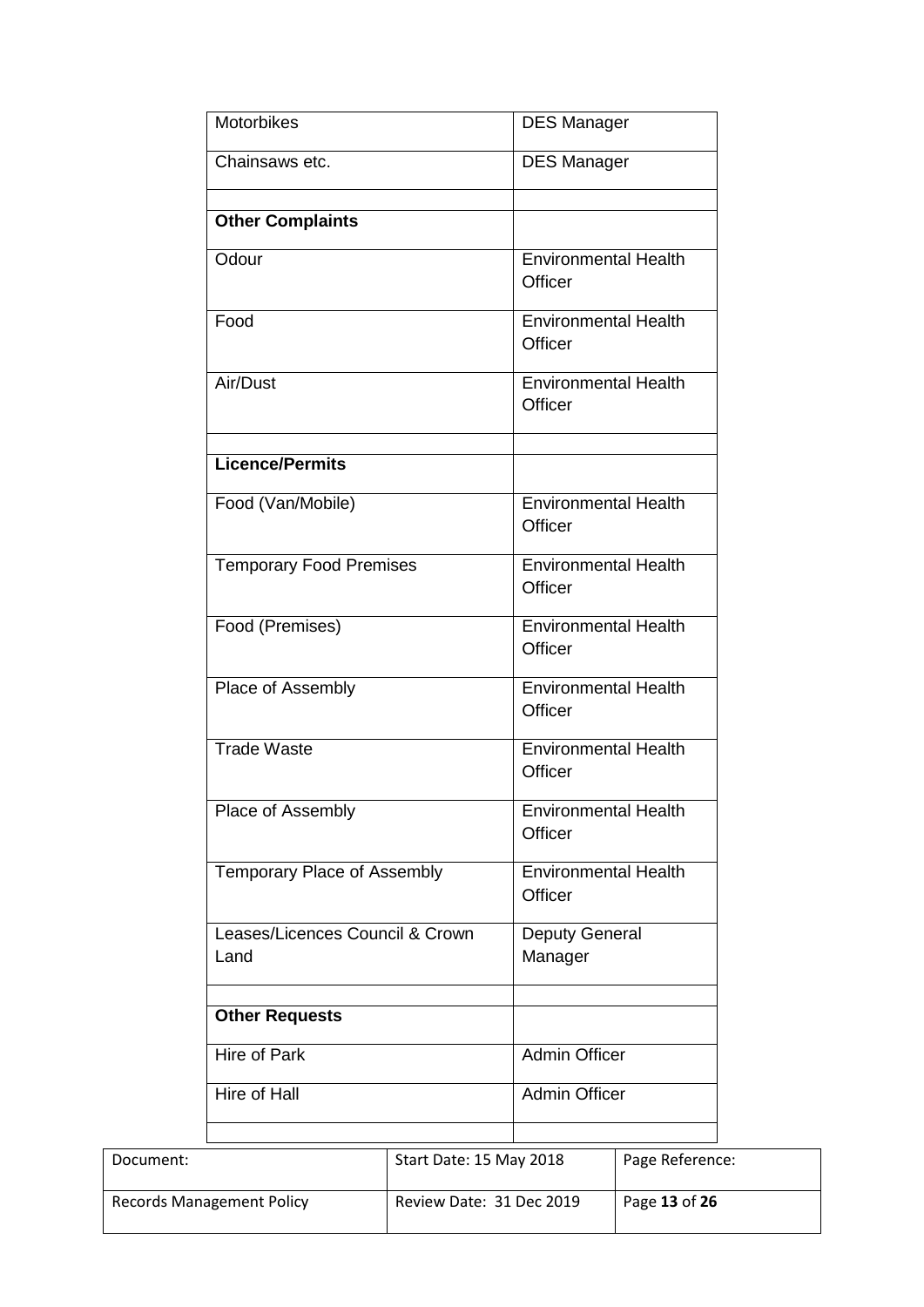| <b>Development</b>              |                             |
|---------------------------------|-----------------------------|
| <b>Advertising Signs</b>        | <b>DES Manager</b>          |
| Developments (General Requests) | <b>DES Manager</b>          |
| <b>Illegal Buildings</b>        | <b>DES Manager</b>          |
| <b>Building Enquiries</b>       | <b>DES Manager</b>          |
| <b>Plumbing Inspections</b>     | <b>DES Manager</b>          |
| <b>Plumbing Enquiries</b>       | <b>DES Manager</b>          |
| <b>Town Plan Enquiries</b>      | <b>DES Manager</b>          |
| Zone/Land Use                   | <b>DES Manager</b>          |
| <b>Planning Scheme</b>          | <b>DES Manager</b>          |
| <b>Town Plan General</b>        | <b>DES Manager</b>          |
| <b>Planning Permits</b>         | <b>DES Manager</b>          |
| <b>Council Properties</b>       | <b>DES Manager</b>          |
|                                 |                             |
| <b>Council Buildings</b>        |                             |
| <b>Hire Of Halls</b>            | <b>Admin Officer</b>        |
| Hire of Civic Centre            | <b>Admin Officer</b>        |
| Maintenance                     | <b>Works &amp; Services</b> |
|                                 | Manager                     |
|                                 |                             |
| Festivals/Events                |                             |
| Organisation                    | Admin Officer               |
| <b>Bookings</b>                 | <b>Admin Officer</b>        |
| Halls                           | <b>Admin Officer</b>        |
| <b>Civic Centre</b>             | <b>Admin Officer</b>        |
| Recreation                      |                             |
|                                 |                             |
| Football                        | <b>Admin Officer</b>        |

| Document:                        | Start Date: 15 May 2018  | Page Reference: |
|----------------------------------|--------------------------|-----------------|
| <b>Records Management Policy</b> | Review Date: 31 Dec 2019 | Page 14 of 26   |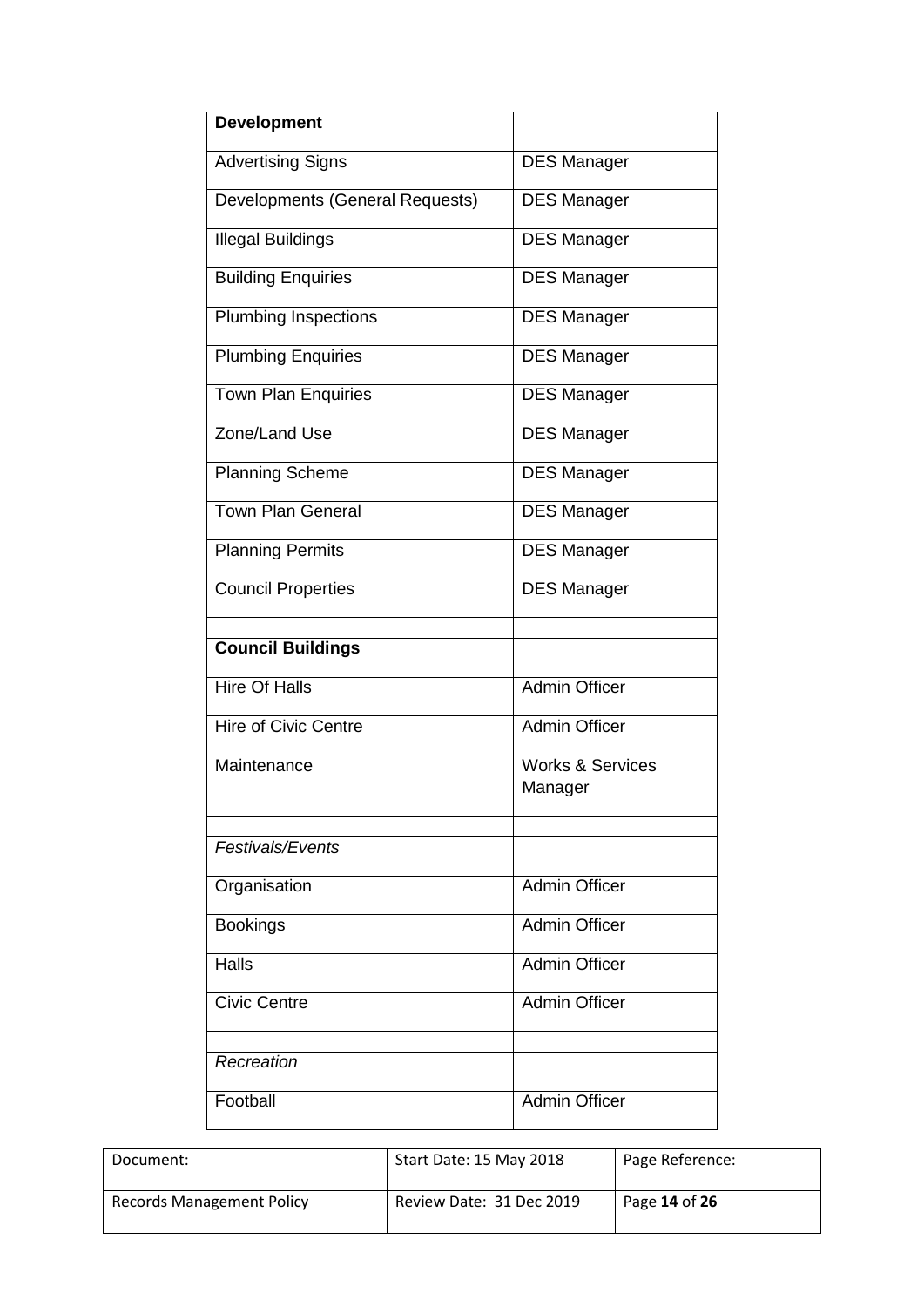|                                  | Cricket                                     |                                        | <b>Admin Officer</b>                                                     |                 |
|----------------------------------|---------------------------------------------|----------------------------------------|--------------------------------------------------------------------------|-----------------|
| General                          |                                             |                                        | <b>Admin Officer</b>                                                     |                 |
|                                  | <b>Risk Management</b>                      |                                        |                                                                          |                 |
|                                  | Falls (External)                            |                                        | All Managers                                                             |                 |
|                                  | Falls (Internal)                            |                                        | All Managers                                                             |                 |
|                                  | Accidents - General                         |                                        | All Managers                                                             |                 |
|                                  | <b>Property Damage</b>                      |                                        | All Managers                                                             |                 |
|                                  | Motor Vehicle Accident                      |                                        | All Managers                                                             |                 |
|                                  | <b>Engineering</b>                          |                                        |                                                                          |                 |
|                                  | <b>Roads</b>                                |                                        |                                                                          |                 |
|                                  | Road funding                                |                                        | <b>Works &amp; Services</b><br>Manager, Deputy<br><b>General Manager</b> |                 |
|                                  | Road signage                                |                                        | <b>Works &amp; Services</b><br>Manager                                   |                 |
|                                  | Street/road names                           |                                        | <b>DES Admin Officer</b>                                                 |                 |
|                                  | Street/road cleaning                        |                                        | <b>Works &amp; Services</b><br>Manager                                   |                 |
|                                  | Footpaths                                   | <b>Works &amp; Services</b><br>Manager |                                                                          |                 |
|                                  | Road use data                               |                                        | <b>Works &amp; Services</b><br>Manager                                   |                 |
|                                  | Council road enquiries and<br>information   |                                        | <b>Works &amp; Services</b><br>Manager                                   |                 |
|                                  | Line marking and pavement<br>management     |                                        | <b>Works &amp; Services</b><br>Manager                                   |                 |
|                                  | Roadside management (inc. nature<br>strips) |                                        | <b>Works &amp; Services</b><br>Manager                                   |                 |
| Document:                        |                                             | Start Date: 15 May 2018                |                                                                          | Page Reference: |
| <b>Records Management Policy</b> |                                             | Review Date: 31 Dec 2019               |                                                                          | Page 15 of 26   |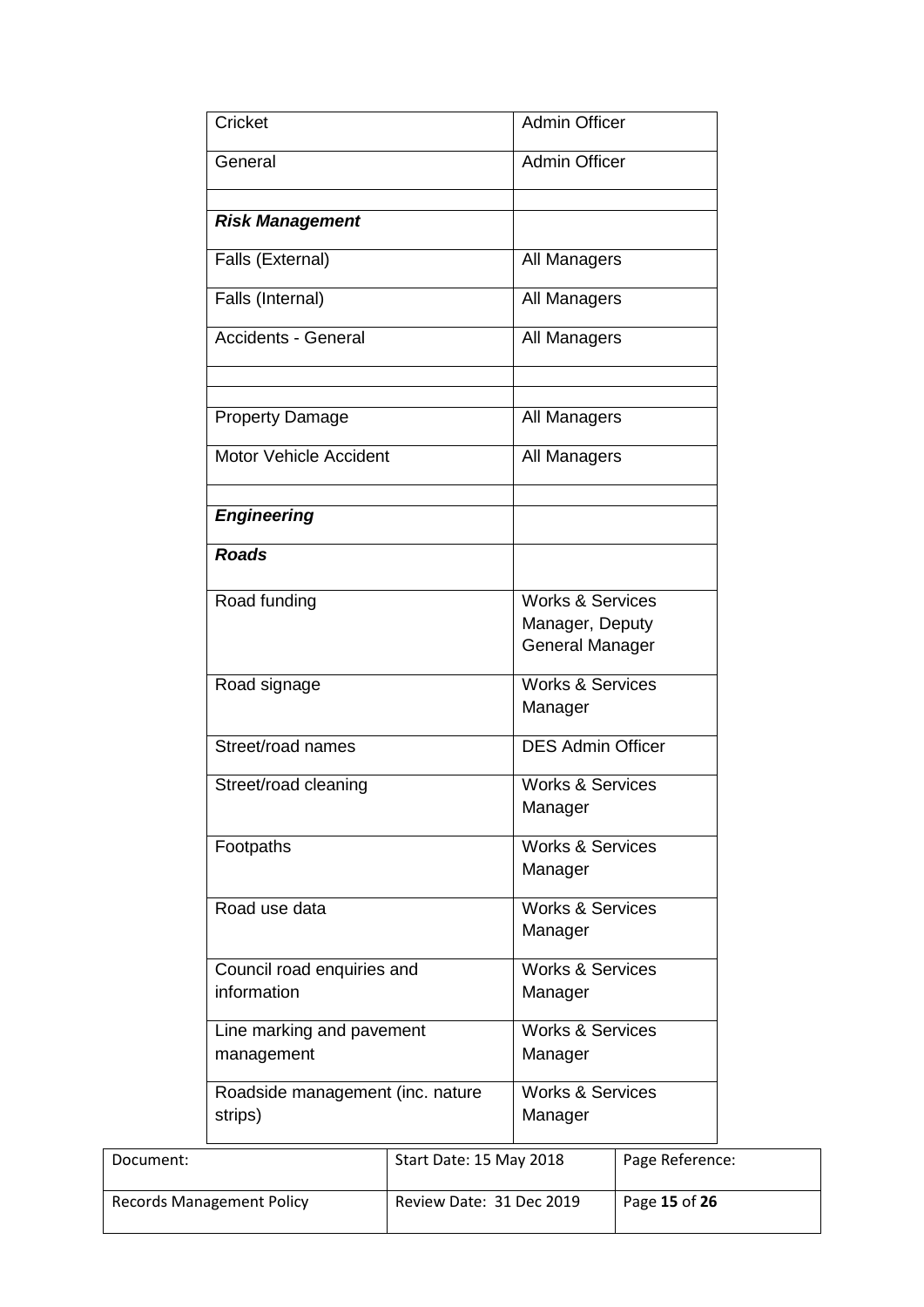| <b>Road Opening Permits</b>          | <b>Works &amp; Services</b>            |
|--------------------------------------|----------------------------------------|
| (Telstra/Aurora etc.)                | Manager                                |
| Road closures                        | <b>Works &amp; Services</b>            |
|                                      | Manager                                |
| Rural road numbering                 | <b>DES Admin Officer</b>               |
| <b>Electricity</b>                   |                                        |
| Requests for lighting                | <b>Works &amp; Services</b>            |
|                                      | Manager                                |
|                                      |                                        |
| <b>Telephone Services</b>            |                                        |
| Intention to perform work            | <b>Works &amp; Services</b>            |
|                                      | Manager                                |
| <b>Telecommunications network</b>    | <b>Works &amp; Services</b>            |
|                                      | Manager                                |
|                                      |                                        |
| <b>Bridges and Structures</b>        |                                        |
| <b>Bridges</b>                       | <b>Works &amp; Services</b>            |
|                                      | Manager                                |
| Boat ramps                           | <b>Works &amp; Services</b>            |
|                                      | Manager                                |
|                                      |                                        |
| <b>Waste Management</b>              |                                        |
| Refuse disposal facilities           | <b>DES Manager</b>                     |
| Recycling                            | <b>DES Manager</b>                     |
| Kerbside recycling collection        | <b>DES Manager</b>                     |
| Domestic refuse collection (MG Bins) | <b>DES Manager</b>                     |
|                                      |                                        |
| <b>Drainage</b>                      |                                        |
| Rural drainage/culverts              | <b>Works &amp; Services</b><br>Manager |
|                                      |                                        |

| Document:                        | Start Date: 15 May 2018  | Page Reference: |
|----------------------------------|--------------------------|-----------------|
| <b>Records Management Policy</b> | Review Date: 31 Dec 2019 | Page 16 of 26   |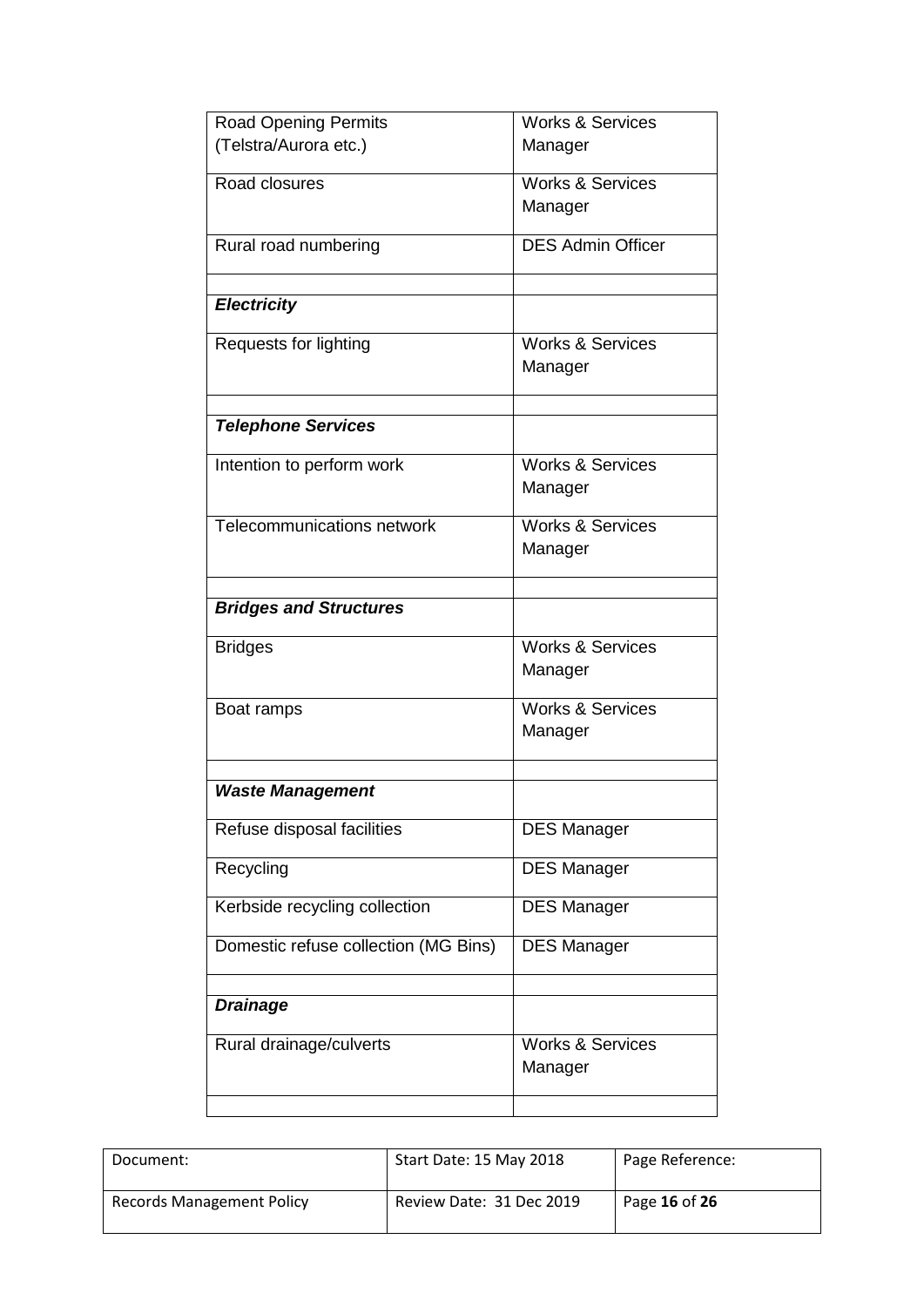| <b>Traffic and Transport</b>          |                                        |
|---------------------------------------|----------------------------------------|
| <b>Bus services</b>                   | <b>Works &amp; Services</b><br>Manager |
| Railways                              | <b>Works &amp; Services</b><br>Manager |
| Traffic management                    | Works & Services<br>Manager            |
| <b>Black Spot Program</b>             | <b>Works &amp; Services</b><br>Manager |
| Overweight vehicles                   | <b>Works &amp; Services</b><br>Manager |
| <b>Works Facilities and Materials</b> |                                        |
| <b>Works Depot</b>                    | <b>Works &amp; Services</b><br>Manager |
| Annual tenders - materials            | <b>Works &amp; Services</b><br>Manager |
| Annual tenders - plant hire           | <b>Works &amp; Services</b><br>Manager |
| <b>Vehicles, Plant and Equipment</b>  |                                        |
| Sedans and wagons                     | Works & Services<br>Manager            |
| Vans and utilities                    | <b>Works &amp; Services</b><br>Manager |
| Light trucks                          | <b>Works &amp; Services</b><br>Manager |
| Medium trucks                         | <b>Works &amp; Services</b><br>Manager |
| Heavy trucks                          | <b>Works &amp; Services</b><br>Manager |
| Special purpose trucks                | <b>Works &amp; Services</b><br>Manager |

| Document:                        | Start Date: 15 May 2018  | Page Reference: |
|----------------------------------|--------------------------|-----------------|
| <b>Records Management Policy</b> | Review Date: 31 Dec 2019 | Page 17 of 26   |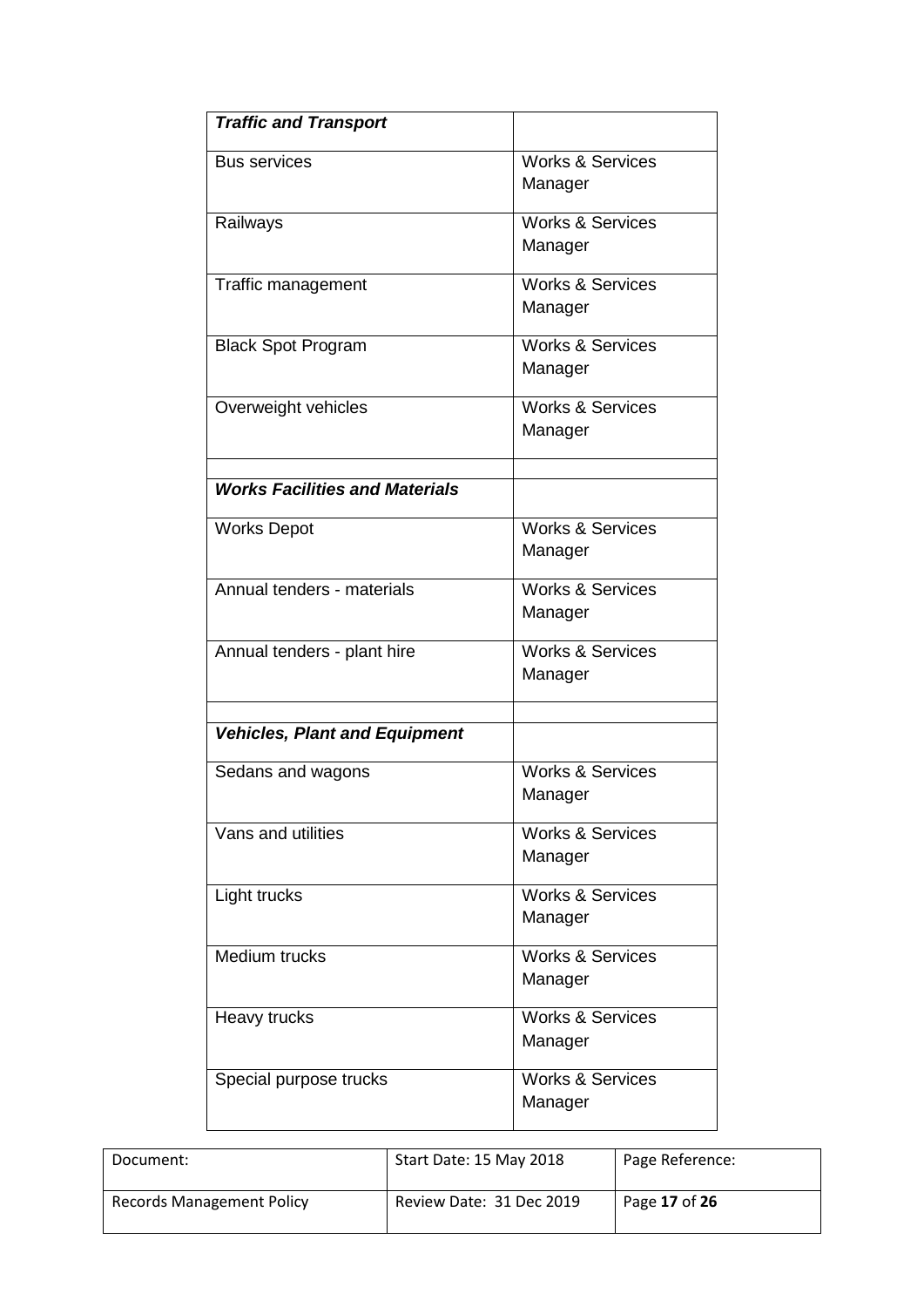|                                          | <b>Tractors and mowers</b>                                                                   |                          | <b>Works &amp; Services</b>            |                 |
|------------------------------------------|----------------------------------------------------------------------------------------------|--------------------------|----------------------------------------|-----------------|
|                                          |                                                                                              |                          | Manager                                |                 |
| Earthmoving and road making<br>equipment |                                                                                              |                          | <b>Works &amp; Services</b><br>Manager |                 |
|                                          | Miscellaneous equipment                                                                      |                          | <b>Works &amp; Services</b><br>Manager |                 |
|                                          | Fuel                                                                                         |                          | <b>Works &amp; Services</b><br>Manager |                 |
|                                          | Registrations                                                                                |                          | <b>Works &amp; Services</b><br>Manager |                 |
|                                          | <b>Natural Resource Management</b>                                                           |                          |                                        |                 |
|                                          | Playgrounds and equipment                                                                    |                          | <b>Works &amp; Services</b><br>Manager |                 |
|                                          | Trees and vegetation (removal and<br>planting)                                               |                          | <b>Works &amp; Services</b><br>Manager |                 |
|                                          | Weeds                                                                                        |                          | <b>Weeds Officer</b>                   |                 |
|                                          | <b>Emergency Management</b>                                                                  |                          |                                        |                 |
|                                          | Emergency management plans                                                                   |                          | <b>DES Manager</b>                     |                 |
|                                          | <b>SES</b>                                                                                   |                          | <b>DES Manager</b>                     |                 |
|                                          | <b>Council Buildings and Facilities</b>                                                      |                          |                                        |                 |
|                                          | <b>Public toilets</b>                                                                        |                          | <b>Works &amp; Services</b><br>Manager |                 |
|                                          | <b>BBQ</b> facilities<br><b>Engineering Administration</b><br>Vandalism (including graffiti) |                          | <b>Works &amp; Services</b><br>Manager |                 |
|                                          |                                                                                              |                          |                                        |                 |
|                                          |                                                                                              |                          | <b>Works &amp; Services</b><br>Manager |                 |
|                                          | <b>Crossovers</b>                                                                            |                          | <b>Works &amp; Services</b><br>Manager |                 |
| Document:                                |                                                                                              | Start Date: 15 May 2018  |                                        | Page Reference: |
| <b>Records Management Policy</b>         |                                                                                              | Review Date: 31 Dec 2019 |                                        | Page 18 of 26   |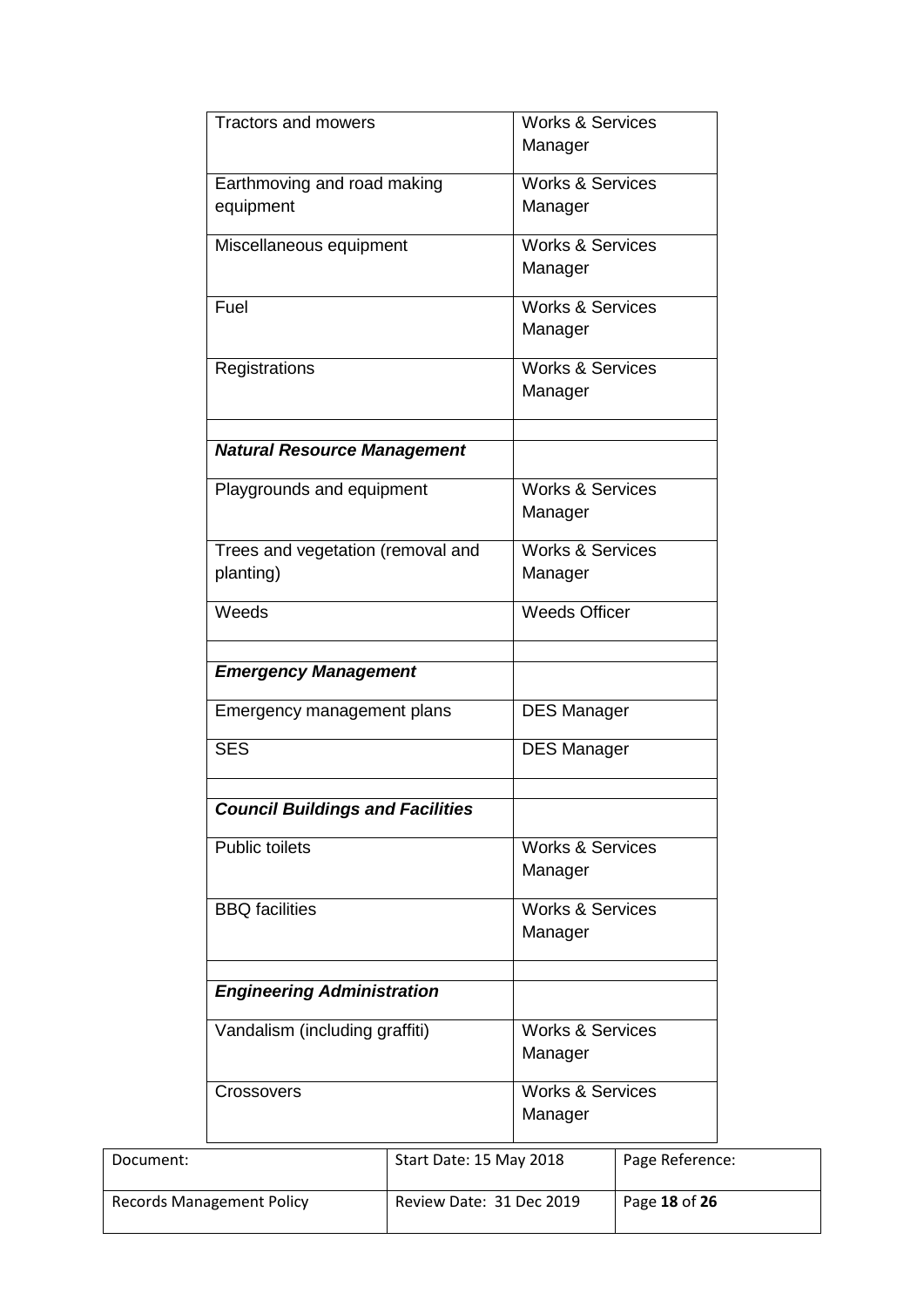# **Outgoing Mail**

 Documents created by Central Highlands Council staff, including internal memoranda, minutes and reports, and outgoing correspondence, will quote a document identification number, obtained upon registration to the records management system.

# <span id="page-18-0"></span>**5.3.2 Electronic Records**

An electronic document becomes an electronic record when it takes part in a business transaction. For example, a report prepared using a word processing application remains an electronic document until it is submitted.

All electronic documents, plans, images etc. which constitute a record, as defined under the *Archives Act 1983*, must be captured into a corporate approved system which meets the record keeping requirements under the *Archives Act.*

Elected members and staff, including contractors, will ensure that electronic records created outside corporate approved systems, for example in office applications such as word processing, spreadsheets etc., are scanned and/or directly recorded into the Central Highlands Council's records management system as soon as possible.

It is not necessary to print documents that are captured in the Council's records management system, as this creates duplicate records.

# <span id="page-18-1"></span>**5.3.3 Email Management**

Emails created or received by elected members or staff, in connection with their official Central Highlands Council business, are the property of the Central Highlands Council. They are *government records* and are subject to the same record keeping requirements as government records in other formats.

Electronic messages, like records in other formats, are subject to legislation such as the *Right to Information Act 2009* and to legal processes such as discovery and subpoenas. The records may also be required by Royal Commissions, the Courts, auditors and other people or bodies to whom or which they may be subject.

Elected members and staff are responsible for managing their own email documents manually. Incoming and outgoing messages should be registered into the Central Highlands Council's records management system under the appropriate Business Classification Scheme folder, and such messages include:

- messages documenting business of the Central Highlands Council;
- formal communications between staff, for example a Minute, report or submission; and
- messages which have continuing value for the Council, its ratepayers and the community (refer Section 1 – Definitions for explanation of records of continuing value).

| Document:                        | Start Date: 15 May 2018  | Page Reference: |
|----------------------------------|--------------------------|-----------------|
| <b>Records Management Policy</b> | Review Date: 31 Dec 2019 | Page 19 of 26   |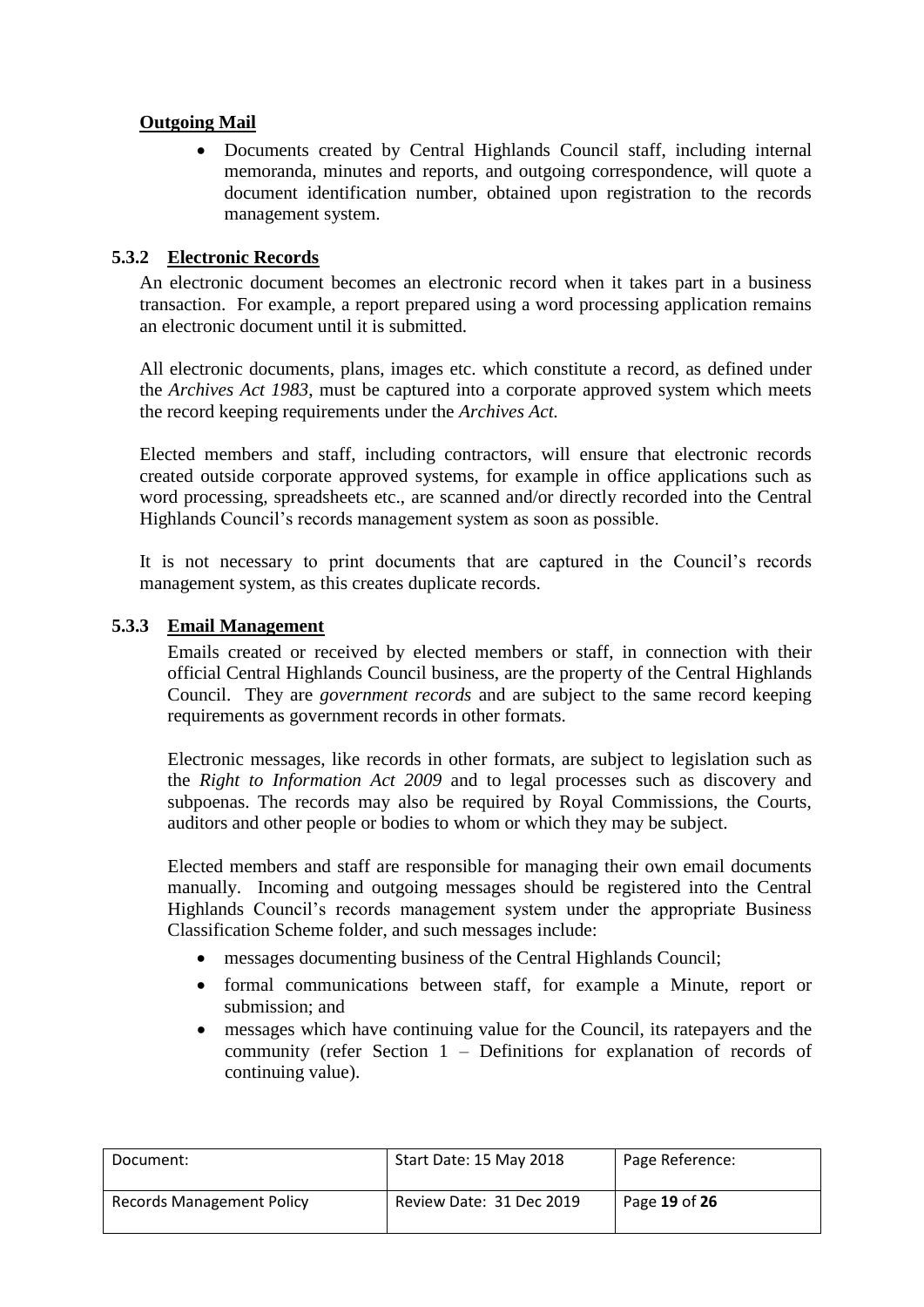# <span id="page-19-0"></span>**5.3.4 Document Management**

Central Highlands Council's corporate records will be stored in day boxes and managed by the records management system. The physical movement of hard copy documents will not be permitted, except at the request of the General Manager or Deputy General Manager.

# **Business Classification Scheme – Folder List**

The Folder List is maintained in InfoXpert and holds documents specific to that folders' subject. It is derived from Keywords for Councils, based around the functions performed by Local Governments, and developed specific to the Central Highlands Council.

# **New folder creation**

Additional Folders are only created by the Records Officer upon consultation with Keywords for Council, to avoid duplication of folders, and to maintain disposal information. New Folders are created when:

- There is no appropriate existing folder; or
- A new Significant Project is created.

New folders will be created by the Records Officer and have recorded a Disposal Schedule from the *Disposal Schedule for functional record of Local Government, Disposal Authorisation No. DA2200.*

# **Document Location**

• The primary place to house all original hard copy documents will be the day boxes.

# **Attachment to File**

- Documents must be registered to a folder as soon after creation or receipt as possible.
- The following material should not be registered unless otherwise directed:
	- Incoming promotional and advertising material;
	- Duplicates of documents, unless they contain handwritten notes or comments;
	- Blank forms;
	- Reports, magazines or newsletters published by other organisations; and
	- Vendor brochures.

# **File Audit**

- A regular audit will be conducted of all folders in the records management system.
- The audit will confirm that documents are registered to their appropriate folder in the business classification scheme.

| Document:                 | Start Date: 15 May 2018  | Page Reference: |
|---------------------------|--------------------------|-----------------|
| Records Management Policy | Review Date: 31 Dec 2019 | Page 20 of 26   |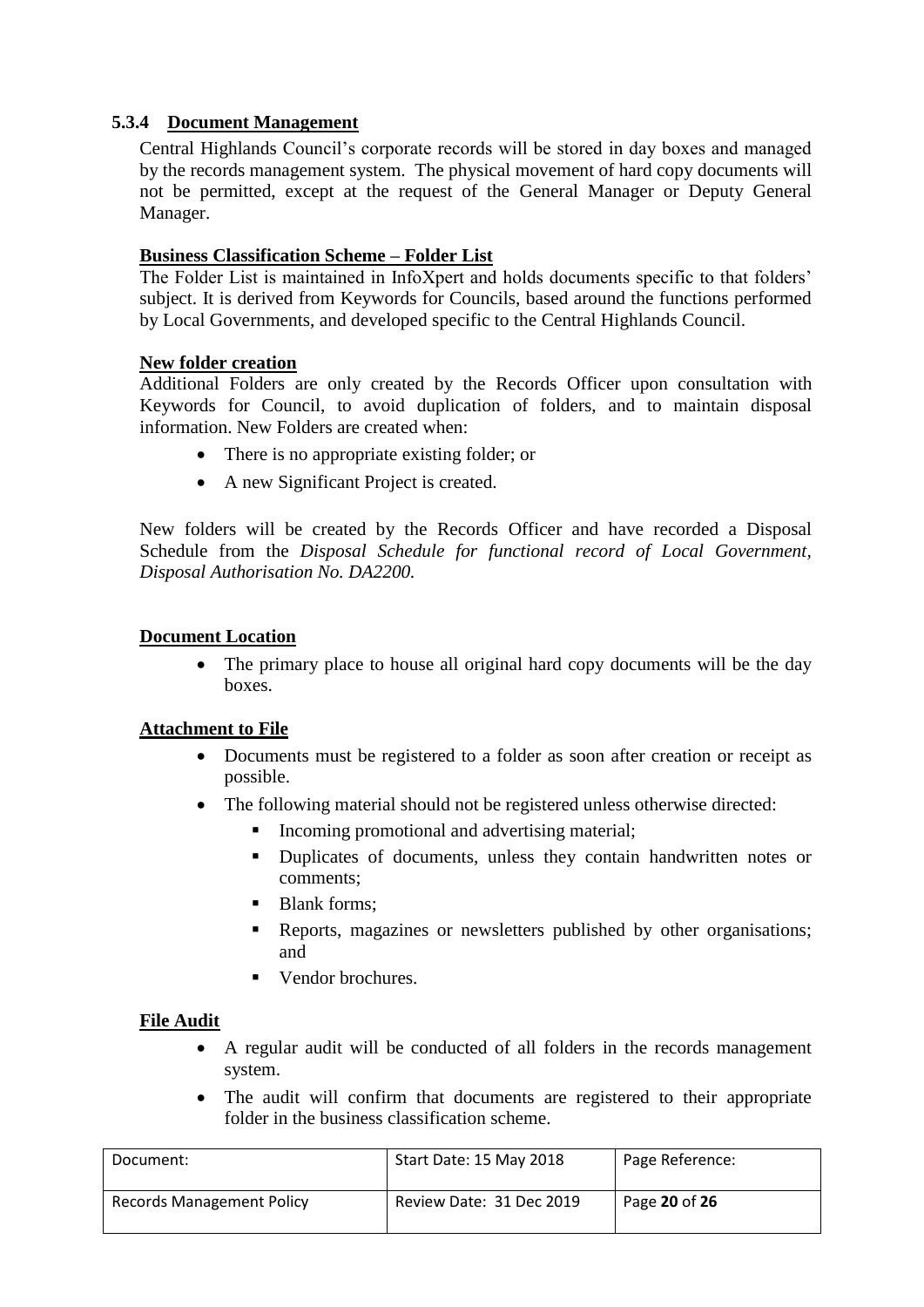• The audit will also identify documents or folders that have not had disposal information applied to them.

#### <span id="page-20-0"></span>**5.3.5 Website Management**

The Central Highlands Council municipal website is hosted on-site at the Council Chambers. Updates and changes of the content on Council's website are undertaken by the site Webmaster, and software application updates are outsourced.

Nightly backups are performed from the Web Server to tape.

Records of posted content on Council's Website are only maintained through the physical documents (PDF, etc.) which are stored on Council's Global Drive.

#### <span id="page-20-1"></span>**5.3.6 Metadata Management**

Metadata is data about data and it describes who, what, where, when and why records about a business activity or transaction were created. The Central Highlands Council is responsible for ensuring that all metadata elements associated with its record keeping system (InfoXpert) are captured, stored and made accessible at all times.

Record keeping metadata ensures that records can be effectively retrieved over time and across platforms and systems as they are changed. Metadata is represented by the fields used to capture information about the record. Examples of information about records which must be captured are as followed:

- How the record was created, i.e. the application;
- The creator, or author, of the record;
- The date and time of the record creation or receipt;
- The relationship one record has with another, if any (its associations);
- The provenance of the record, that is the organisational context in which it was created;
- The level of security access held by each user of the record keeping system;
- The title of the record; and
- The changes made to a record:
	- o For electronic records, who made the change and the nature of the change;
	- o For hard copy records and files, movements from location or person to another location should be tracked.

Each identified record and its associated metadata must be inextricably linked for as long as the record is required, as defined under the applicable approved Records Retention and Disposal Schedule

| Document:                        | Start Date: 15 May 2018  | Page Reference: |
|----------------------------------|--------------------------|-----------------|
| <b>Records Management Policy</b> | Review Date: 31 Dec 2019 | Page 21 of 26   |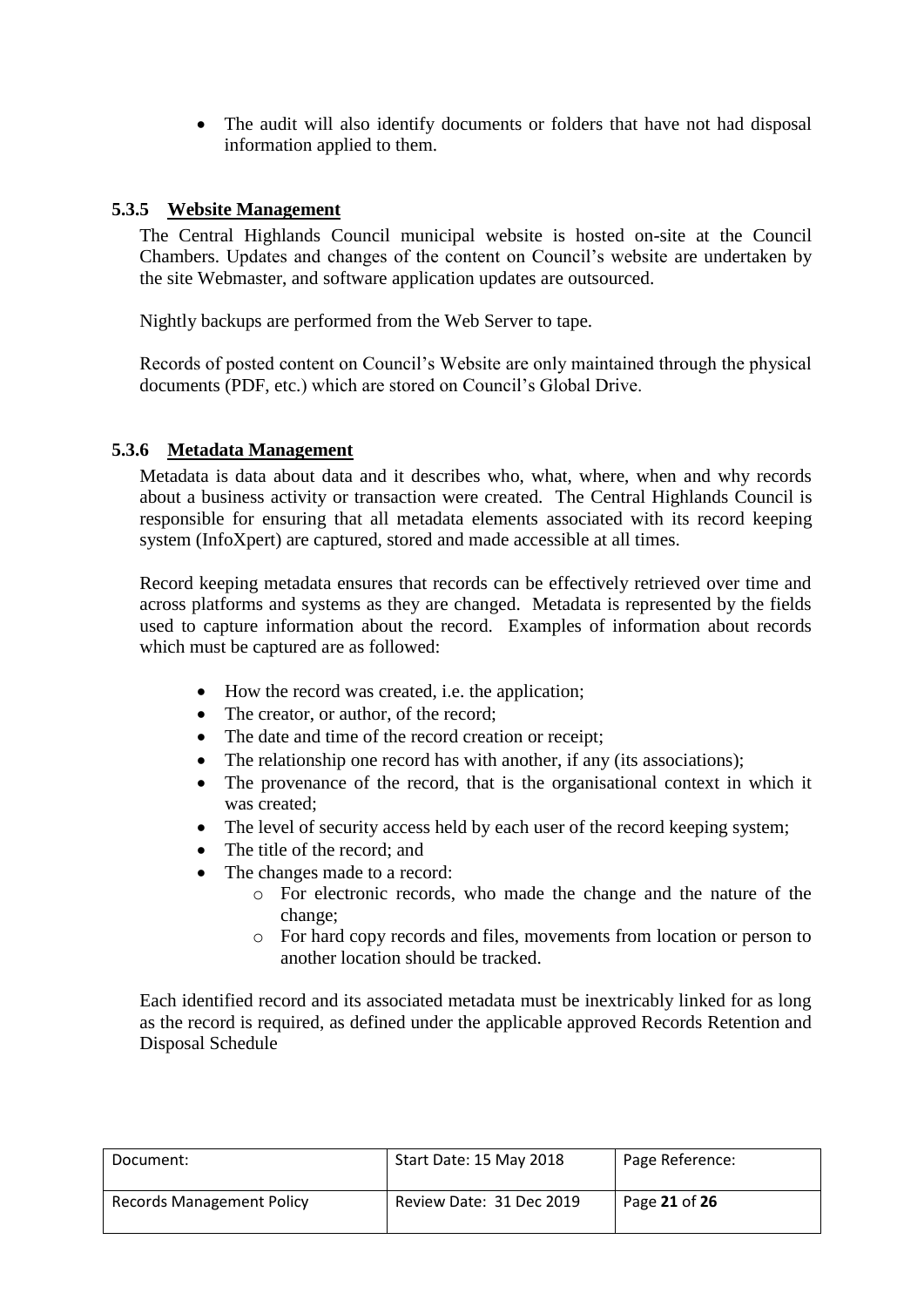# <span id="page-21-0"></span>**6 SECURITY AND PROTECTION OF RECORDS**

# <span id="page-21-1"></span>**6.1 POLICY STATEMENT**

The Central Highlands Council is responsible for the security and protection of all records created or captured as part of the Council's day to day operations. All Council staff and contractors have a responsibility to apply the following security and protection measures to all records created or received when carrying out the Council's business.

# <span id="page-21-2"></span>**6.2 RATIONALE**

Records should be maintained in a safe and secure environment ensuring their useability, reliability, authenticity and preservation for as long as they are needed. By implementing this policy and guidelines, based on national and international best practice, the Central Highlands Council will be able to protect and use its records as corporate assets.

Providing a safe and secure environment for Central Highlands Council's records ensures that records are:

- accessible to all who have the required security access*;*
- secure from unauthorised disclosure which could damage the Central Highlands Council's corporate security or individual privacy, give unfair commercial advantage or cause harm to an individual or organisation;
- secured against tampering, unauthorised access or unlawful deletion;
- protected in appropriate environmental conditions ensuring the availability of records as long as they are required;
- stored in a cost-effective manner;
- secure and accessible for as long as they are required to meet business, and accountability needs and community expectations; and
- able to assist the Central Highlands Council to meet its recordkeeping requirements under the *Archives Act 1983* and other relevant legislation.

# <span id="page-21-3"></span>**6.3 PROCEDURES**

# **File Security**

- The Central Highlands Council's offices have a security alarm fitted and the building is locked outside office hours. After-hours access is by access code restricted to specified staff.
- Issue of keys is restricted and details are maintained in a Key Register.
- Individual officers are responsible for the security of records held in their offices

# **Confidentiality**

All Central Highlands Council Staff and Contractors must treat Council information as confidential and not release it in any form to third parties, without relevant approval.

| Document:                        | Start Date: 15 May 2018  | Page Reference: |
|----------------------------------|--------------------------|-----------------|
| <b>Records Management Policy</b> | Review Date: 31 Dec 2019 | Page 22 of 26   |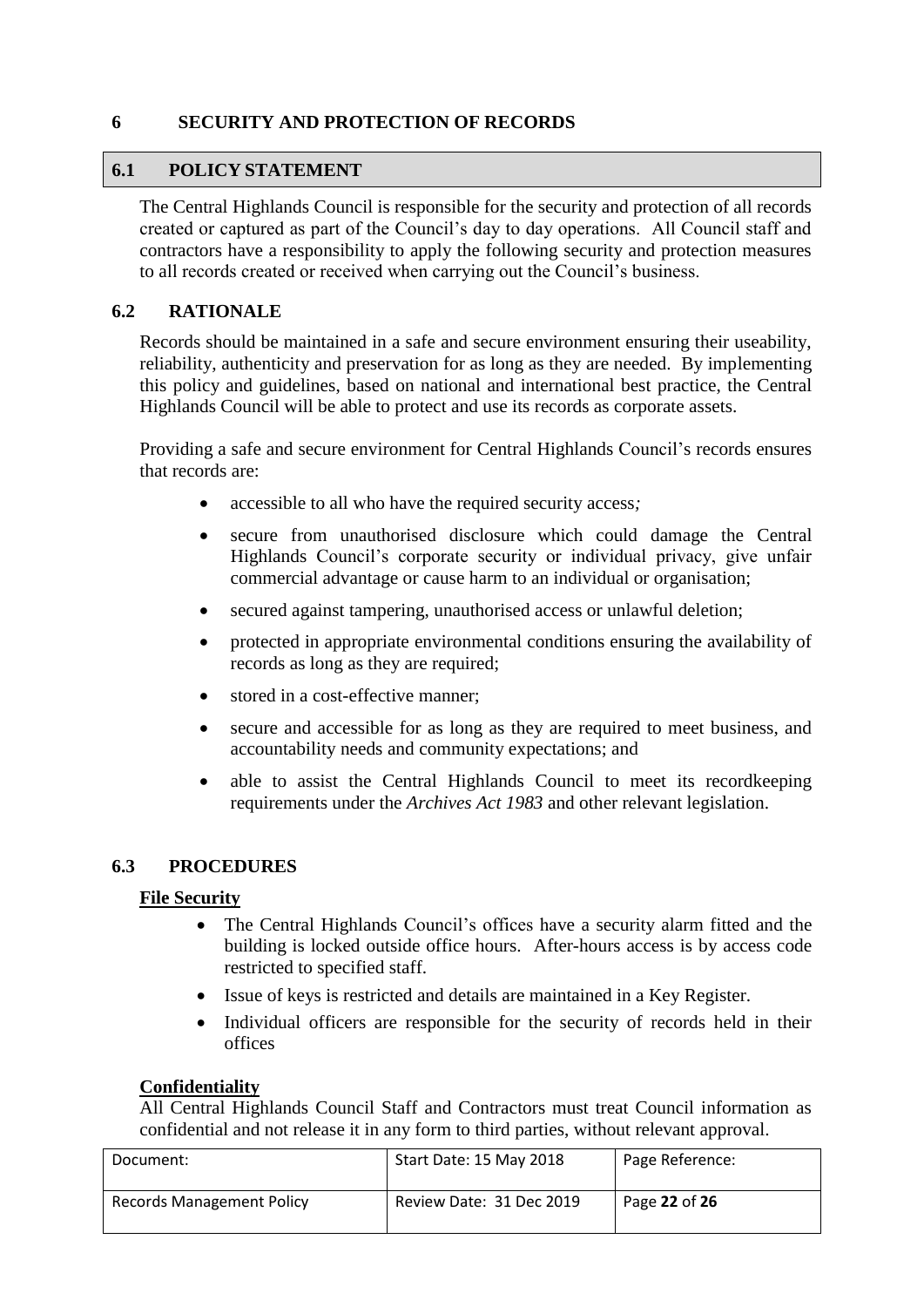# **Computer Systems**

Access to the Central Highlands Council's entire computer network is via a 'login' and each person has their own login.

# **Location**

It is the responsibility of the Records Officer to verify that each storage area meets the requirements under the *Principles and Standards* and the Australian Standard AS ISO 15489.2 for Records Management. Sites should be weatherproof, have good drainage, be dedicated to the storage of records, and be intruder resistant and access controlled.

Central Highlands Council staff and contractors must not store records in areas that are not authorised. Records should be returned to authorised storage areas as soon as possible after use.

#### **Environmental control**

Records must be stored in an environment appropriate for their format and the period they are required to be kept. Records must be kept in areas that:

- have reasonable temperature and humidity levels
- exclude direct sunlight
- have good air quality and circulation, and
- in the case of magnetic media, are free from magnetic fields.

Central Highlands Council staff and contractors should return records to authorised storage areas after use, so that they are kept in suitable environments. Whilst records are in use, they should not be exposed to direct sunlight or other risks.

# **Shelving and packaging**

All shelving and packaging used for records storage should protect them from deterioration. Shelving and packaging should:

- $\bullet$  be clean
- be in a good state of repair
- be strong enough to withstand the weight of the records
- be of appropriate quality suitable for the record's format and its period of retention
- meet occupational health and safety requirements.

Council staff and contractors should notify the Records Section of inappropriate or damaged shelving and containers, or WH&S risks. Records should be returned carefully to their proper containers and shelving after use.

# **Careful handling**

To prevent damage to records from poor handling:

| Document:                        | Start Date: 15 May 2018  | Page Reference: |
|----------------------------------|--------------------------|-----------------|
| <b>Records Management Policy</b> | Review Date: 31 Dec 2019 | Page 23 of 26   |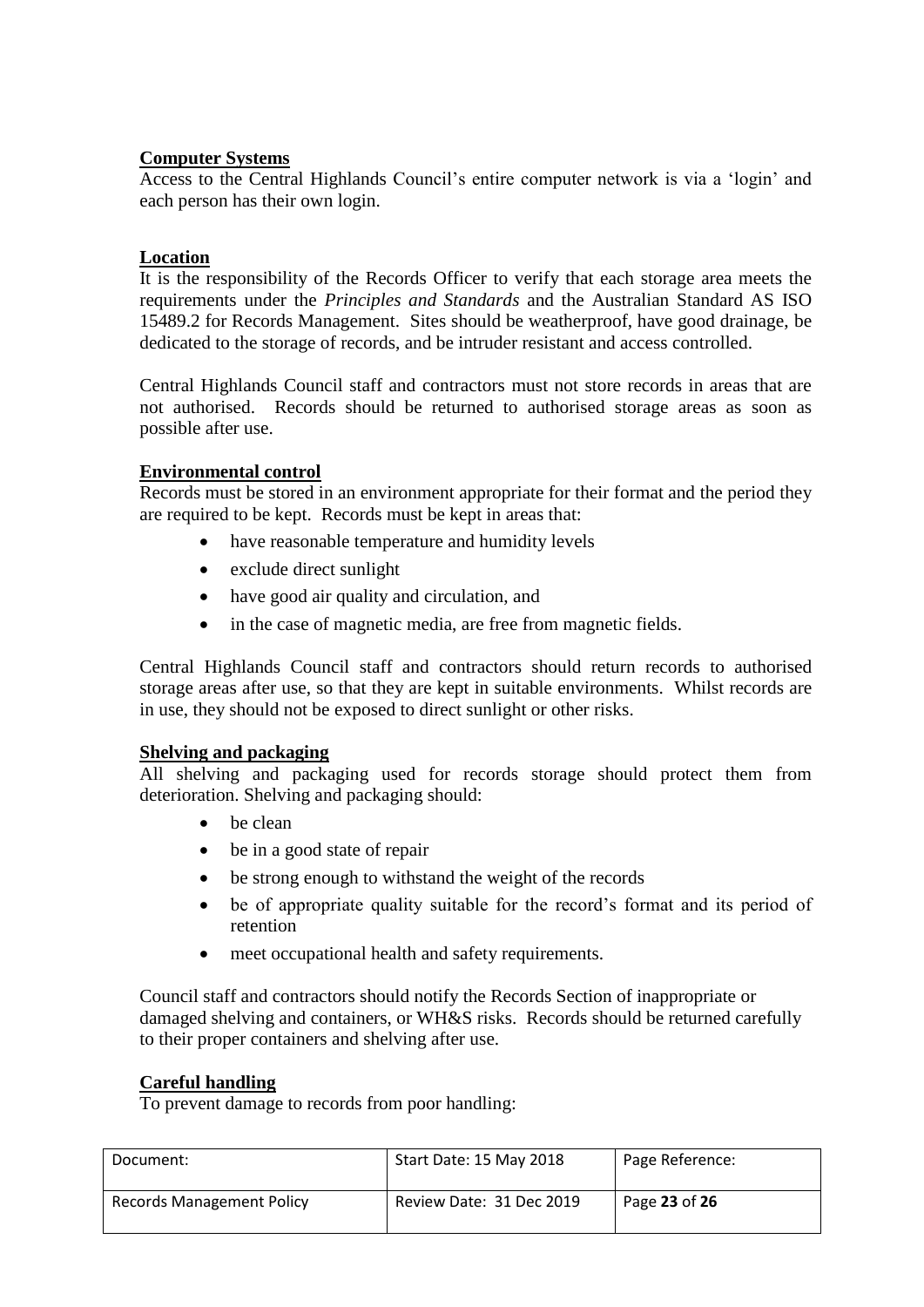- Staff will be informed of the proper handling techniques for the record formats they use;
- Records will be handled properly when they are temporarily removed from the organisation for legitimate business purposes, such as when they are taken to building sites; and
- Records will be protected while they are being converted to other formats, for example, when they are imaged.

#### <span id="page-23-0"></span>**6.3.1 Systems Management**

The Records Officer is responsible for maintaining the Business Classification Scheme held in InfoXpert. Access to the Business Classification Scheme and other Indexes is handled by security attached to documents and folders, and by Microsoft Windows Server authentication with appropriate logins and password.

Security to the networked computer system used within the Central Highlands Council is controlled through Microsoft Windows Server authentication with appropriate logins and password.

The Council runs several Servers which holds all files and documents created by Officers.

The Council's IT Contractor is responsible for the general maintenance, upgrades and security to these systems.

#### <span id="page-23-1"></span>**6.3.2 Migration Strategy**

On replacement or upgrade of any Central Highlands Council corporate system containing corporate information and records, all legacy data, information and records which constitute corporate records will be migrated and preserved into the replacement system.

Both financial software (accounting and rating) are SQL based. During the migration of data, both systems - new and old will be run concurrently until the new system has proven fully operational and the integrity of the data (both historical and current) can be relied upon. Backups of both systems would continue as outlined above.

Where no replacement system exists, the Central Highlands Council will ensure all legacy data, information and records which constitute corporate records will be migrated to a system which will ensure the integrity of the data, or the current system will be maintained and operational so that information and records may be accessed as long as required under Retention and Disposal requirements.

| Document:                 | Start Date: 15 May 2018  | Page Reference: |
|---------------------------|--------------------------|-----------------|
| Records Management Policy | Review Date: 31 Dec 2019 | Page 24 of 26   |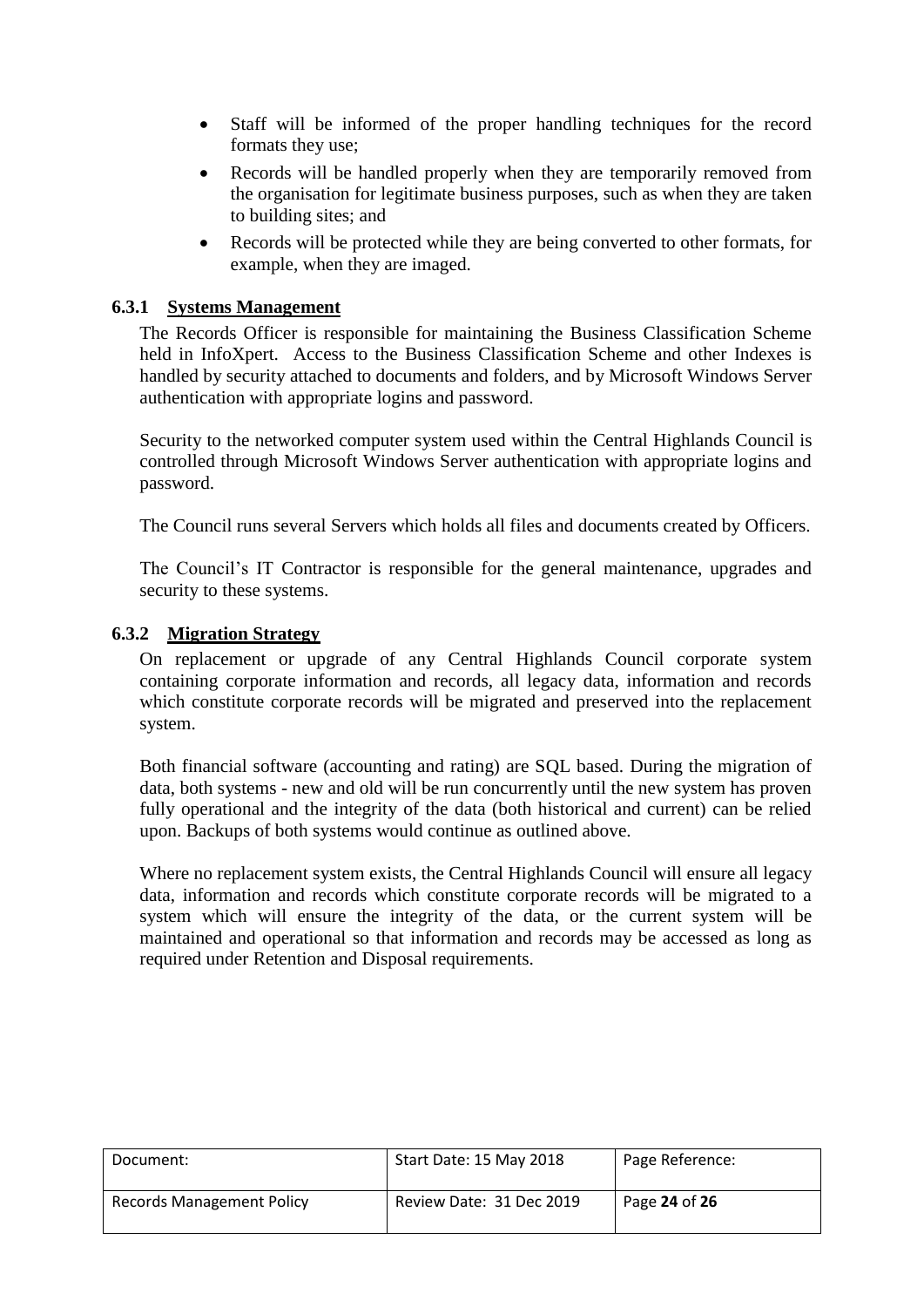# <span id="page-24-0"></span>**7 ACCESS TO RECORDS**

# <span id="page-24-1"></span>**7.1 POLICY STATEMENT**

Access to the Central Highlands Council's records by staff and contractors will be in accordance with designated access and security classifications. Access to the Council's records by the general public will be in accordance with the *Right to Information Act 2009.*

# <span id="page-24-2"></span>**7.2 RATIONALE**

Central Highlands Council is responsible for the protection, safe custody and care of all State records under its control. Requests for access to records will be received from different groups and for different reasons. Providing access to records-based information is achieved through the provision of effective recordkeeping which supports business operations and enables the Central Highlands Council to meet statutory and other requirements.

#### <span id="page-24-3"></span>**7.3 PROCEDURES**

#### **Internal access to records**

- Records must be available to all Elected Members, staff and contractors who require access to them for business purposes of the Central Highlands Council.
- Some records created by the Central Highlands Council will be of a sensitive or confidential nature and will require access to them to be restricted to one or more people.
- Right of access to each record will be determined by the security classification attached to the record.
- Confidential records will be restricted to those entitled to have access.

#### **External access to records**

Access to Central Highlands Council records by members of the public will be in accordance the *Right to Information Act 2009*.

#### **Accessibility**

- Records will be stored in a way that they can be identified and retrieved easily and quickly by Central Highlands Council staff and contractors.
- Records will be housed in locked cupboards or areas which are not accessible to the public or other unauthorised personnel.
- The location of the records must not impede retrieval requirements

As a general rule, no Central Highlands Council records should be removed from Central Highlands Council premises. However, it is sometimes necessary to remove files such as Building Applications and Licences. Where records are removed from Central Highlands Council premises, the loan to the individual concerned must be recorded and the care of the record is the responsibility of the person to whom the record has been loaned.

| Document:                 | Start Date: 15 May 2018  | Page Reference: |
|---------------------------|--------------------------|-----------------|
| Records Management Policy | Review Date: 31 Dec 2019 | Page 25 of 26   |